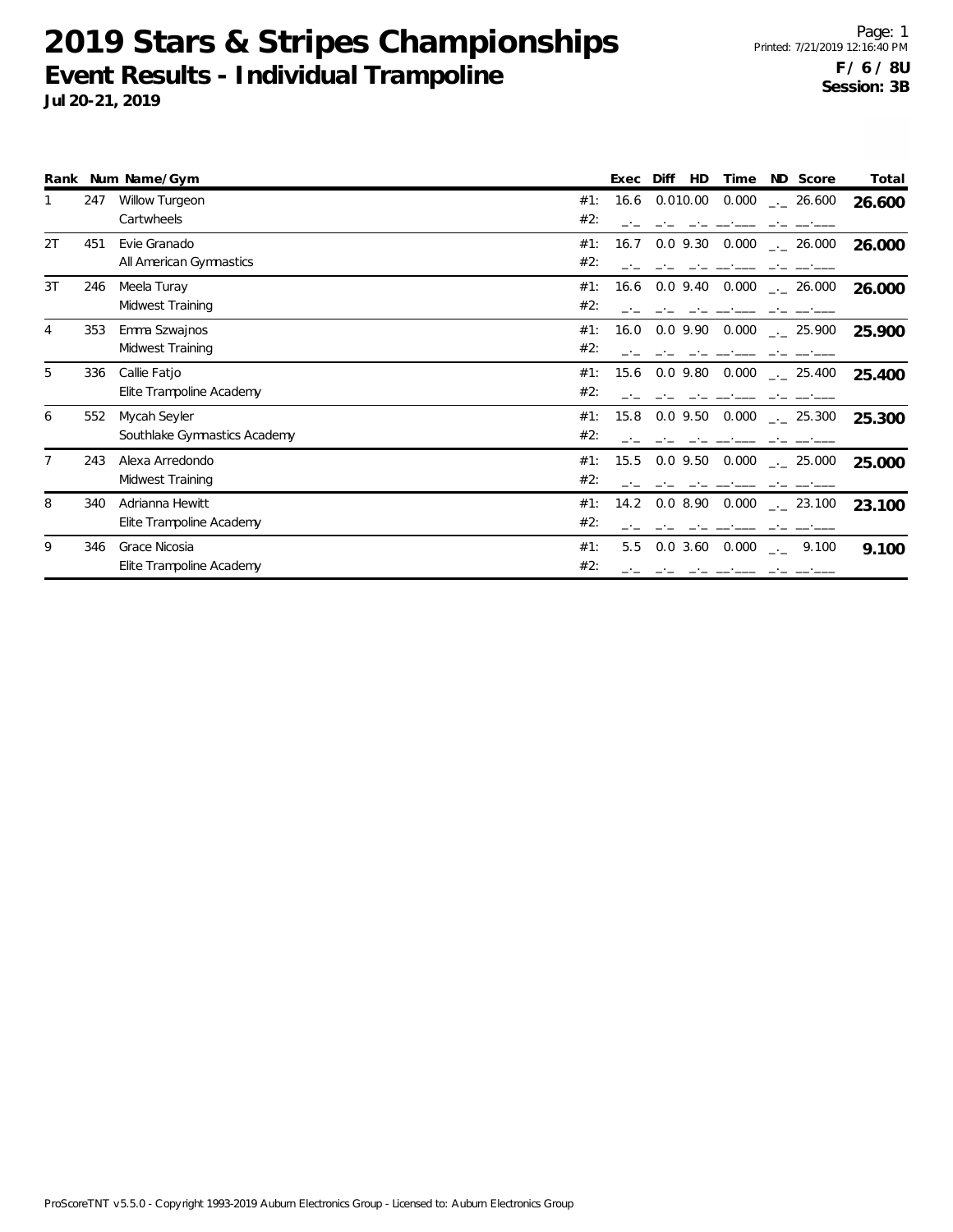|  | Rank Num Name/Gym |  |  |  | Exec Diff HD Time ND Score | Total                                         |
|--|-------------------|--|--|--|----------------------------|-----------------------------------------------|
|  | 347 Yury Popov    |  |  |  |                            | #1: 16.6 0.0 9.80 0.000 $_{--}$ 26.400 26.400 |
|  | Gymnastics Du Sol |  |  |  |                            |                                               |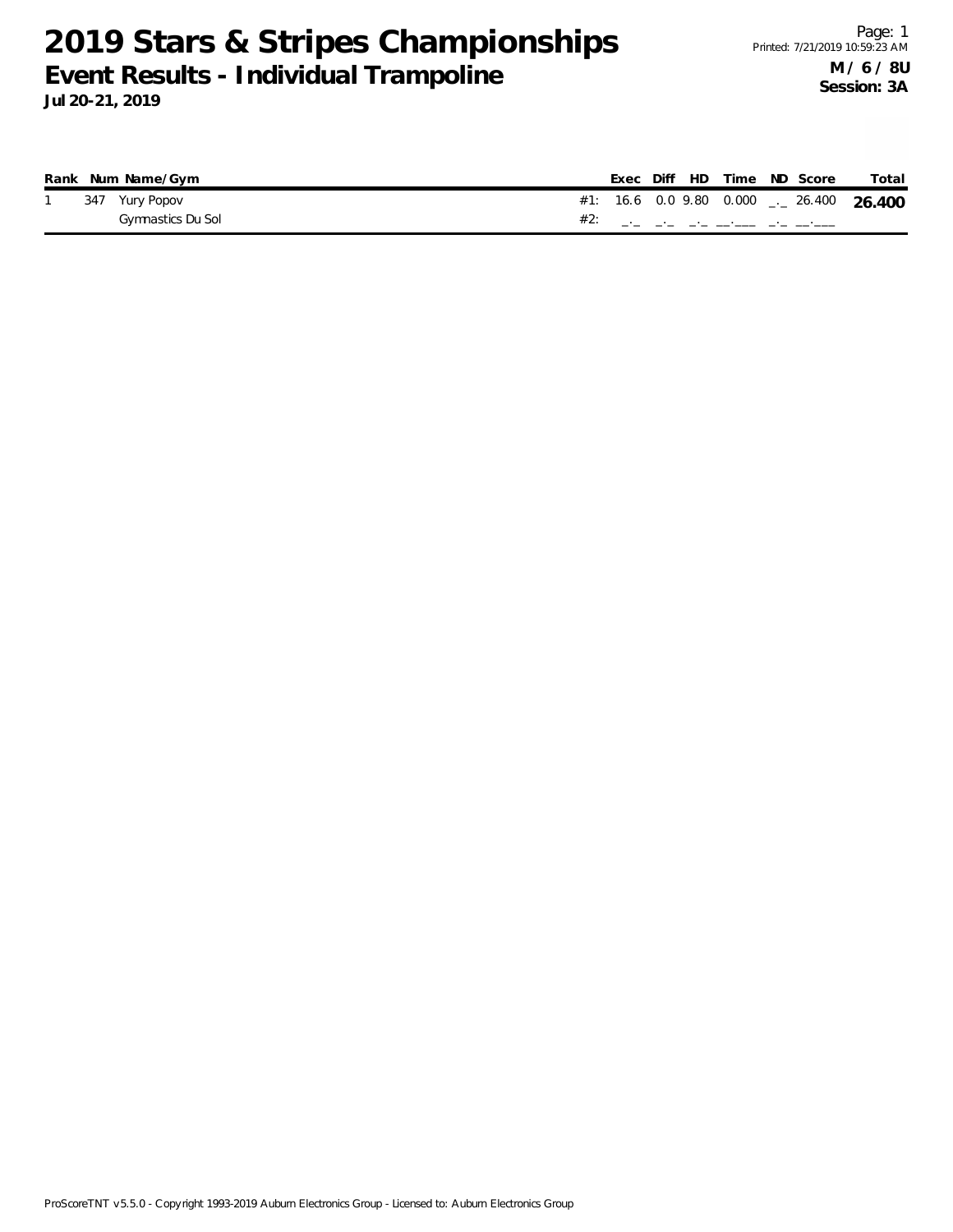**Jul 20-21, 2019**

| Rank       |     | Num Name/Gym                          |            | Exec   | Diff<br>HD                                                                                                                                                                                                                                                                                                                                                                                      | Time                                                                                                                                                                                                                           | ND Score                                                                                                                                                                                                                                                                                                                                                                                                                                                                   | Total  |
|------------|-----|---------------------------------------|------------|--------|-------------------------------------------------------------------------------------------------------------------------------------------------------------------------------------------------------------------------------------------------------------------------------------------------------------------------------------------------------------------------------------------------|--------------------------------------------------------------------------------------------------------------------------------------------------------------------------------------------------------------------------------|----------------------------------------------------------------------------------------------------------------------------------------------------------------------------------------------------------------------------------------------------------------------------------------------------------------------------------------------------------------------------------------------------------------------------------------------------------------------------|--------|
| 1          | 463 | Leah Partida                          | #1:        | 17.7   | $0.0$ 9.90                                                                                                                                                                                                                                                                                                                                                                                      | 0.000                                                                                                                                                                                                                          | $\frac{1}{2}$ 27.600                                                                                                                                                                                                                                                                                                                                                                                                                                                       | 27.600 |
|            |     | Tumble Tech                           | #2:        | $-1$   |                                                                                                                                                                                                                                                                                                                                                                                                 |                                                                                                                                                                                                                                |                                                                                                                                                                                                                                                                                                                                                                                                                                                                            |        |
| 2          | 495 | Landree Buske                         | #1:        | 17.3   | $0.0$ 9.90                                                                                                                                                                                                                                                                                                                                                                                      | 0.000                                                                                                                                                                                                                          | $-27.200$                                                                                                                                                                                                                                                                                                                                                                                                                                                                  | 27.200 |
|            |     | <b>TexStar Athletics</b>              | #2:        | -1-    | $-1$<br>$-1$                                                                                                                                                                                                                                                                                                                                                                                    |                                                                                                                                                                                                                                | $-1$                                                                                                                                                                                                                                                                                                                                                                                                                                                                       |        |
| 3          | 452 | Bailey Hancock                        | #1:        | 17.5   | $0.0$ 9.60 $0.000$                                                                                                                                                                                                                                                                                                                                                                              |                                                                                                                                                                                                                                | $-27.100$                                                                                                                                                                                                                                                                                                                                                                                                                                                                  | 27.100 |
|            |     | All American Gymnastics               | #2:        |        |                                                                                                                                                                                                                                                                                                                                                                                                 |                                                                                                                                                                                                                                |                                                                                                                                                                                                                                                                                                                                                                                                                                                                            |        |
| 4          | 523 | Aspyn Cain                            | #1:        | 17.4   | $0.0$ 9.50 $0.000$                                                                                                                                                                                                                                                                                                                                                                              |                                                                                                                                                                                                                                | $-26.900$                                                                                                                                                                                                                                                                                                                                                                                                                                                                  | 26.900 |
|            |     | Clovis Gymnastics Academy             | #2:        |        |                                                                                                                                                                                                                                                                                                                                                                                                 |                                                                                                                                                                                                                                |                                                                                                                                                                                                                                                                                                                                                                                                                                                                            |        |
| 5          | 435 | Monica Altamirano                     | #1:        | 16.9   | $0.0$ 9.90                                                                                                                                                                                                                                                                                                                                                                                      | 0.000                                                                                                                                                                                                                          | $\frac{1}{2}$ 26.800                                                                                                                                                                                                                                                                                                                                                                                                                                                       | 26.800 |
|            |     | Gymnast Factory                       | #2:        |        |                                                                                                                                                                                                                                                                                                                                                                                                 |                                                                                                                                                                                                                                |                                                                                                                                                                                                                                                                                                                                                                                                                                                                            |        |
| 6          | 502 | Keira Porzel                          | #1:        | 17.0   | $0.0$ 9.70                                                                                                                                                                                                                                                                                                                                                                                      | 0.000                                                                                                                                                                                                                          |                                                                                                                                                                                                                                                                                                                                                                                                                                                                            |        |
|            |     | Silver Stars Gymnastics               | #2:        |        |                                                                                                                                                                                                                                                                                                                                                                                                 |                                                                                                                                                                                                                                | $-26.700$                                                                                                                                                                                                                                                                                                                                                                                                                                                                  | 26.700 |
|            |     |                                       |            |        |                                                                                                                                                                                                                                                                                                                                                                                                 |                                                                                                                                                                                                                                |                                                                                                                                                                                                                                                                                                                                                                                                                                                                            |        |
| 7T         | 471 | <b>Brighton Savage</b>                | #1:        | 17.0   | $0.0$ 9.50 $0.000$                                                                                                                                                                                                                                                                                                                                                                              |                                                                                                                                                                                                                                | $-26.500$                                                                                                                                                                                                                                                                                                                                                                                                                                                                  | 26.500 |
|            |     | Legacy Elite Athletics                | #2:        |        |                                                                                                                                                                                                                                                                                                                                                                                                 |                                                                                                                                                                                                                                |                                                                                                                                                                                                                                                                                                                                                                                                                                                                            |        |
| 8T         | 419 | Kamden Wiskow                         | #1:        | 16.7   | $0.0$ 9.80                                                                                                                                                                                                                                                                                                                                                                                      | 0.000                                                                                                                                                                                                                          | $\frac{1}{2}$ 26.500                                                                                                                                                                                                                                                                                                                                                                                                                                                       | 26.500 |
|            |     | Top Flight Gymnastics Training Center | #2:        |        | $-1$                                                                                                                                                                                                                                                                                                                                                                                            |                                                                                                                                                                                                                                |                                                                                                                                                                                                                                                                                                                                                                                                                                                                            |        |
| 9          | 555 | Makayla Turgeon                       | #1:        | 16.4   | $0.010.00$ $0.000$                                                                                                                                                                                                                                                                                                                                                                              |                                                                                                                                                                                                                                | $\frac{1}{2}$ 26.400                                                                                                                                                                                                                                                                                                                                                                                                                                                       | 26.400 |
|            |     | Cartwheels                            | #2:        |        | $-1$                                                                                                                                                                                                                                                                                                                                                                                            | سيست السبب السائسي                                                                                                                                                                                                             | $-1$                                                                                                                                                                                                                                                                                                                                                                                                                                                                       |        |
| 10         | 462 | Maddison Parsons                      | #1:        | 16.3   | $0.010.00$ $0.000$                                                                                                                                                                                                                                                                                                                                                                              |                                                                                                                                                                                                                                | $\frac{1}{2}$ 26.300                                                                                                                                                                                                                                                                                                                                                                                                                                                       | 26.300 |
|            |     | <b>Texas Tumblers Gymnastics</b>      | #2:        |        |                                                                                                                                                                                                                                                                                                                                                                                                 |                                                                                                                                                                                                                                |                                                                                                                                                                                                                                                                                                                                                                                                                                                                            |        |
| 11T        | 493 | Shugg Baucham                         | #1:        | 16.6   | $0.0$ 9.60                                                                                                                                                                                                                                                                                                                                                                                      | 0.000                                                                                                                                                                                                                          |                                                                                                                                                                                                                                                                                                                                                                                                                                                                            |        |
|            |     | Air Extreme                           | #2:        |        |                                                                                                                                                                                                                                                                                                                                                                                                 |                                                                                                                                                                                                                                | $\frac{1}{2}$ 26.200                                                                                                                                                                                                                                                                                                                                                                                                                                                       | 26.200 |
|            |     |                                       |            |        |                                                                                                                                                                                                                                                                                                                                                                                                 |                                                                                                                                                                                                                                |                                                                                                                                                                                                                                                                                                                                                                                                                                                                            |        |
| 12T        | 245 | Peija Reed                            | #1:        | 16.5   | $0.0$ 9.70 $0.000$                                                                                                                                                                                                                                                                                                                                                                              |                                                                                                                                                                                                                                | $\frac{1}{2}$ 26.200                                                                                                                                                                                                                                                                                                                                                                                                                                                       | 26.200 |
|            |     | Air Extreme                           | #2:        |        |                                                                                                                                                                                                                                                                                                                                                                                                 |                                                                                                                                                                                                                                |                                                                                                                                                                                                                                                                                                                                                                                                                                                                            |        |
| 13T        | 197 | Presley Rother                        | #1:        | 16.4   | $0.0$ 9.80                                                                                                                                                                                                                                                                                                                                                                                      | 0.000                                                                                                                                                                                                                          | $\frac{1}{2}$ 26.200                                                                                                                                                                                                                                                                                                                                                                                                                                                       | 26.200 |
|            |     | K and L Tumbletown                    | #2:        |        | $-1$                                                                                                                                                                                                                                                                                                                                                                                            |                                                                                                                                                                                                                                | $-1$                                                                                                                                                                                                                                                                                                                                                                                                                                                                       |        |
| $13*$      | 438 | Emma Brooks                           | #1:        | 16.3   | $0.0$ 9.90                                                                                                                                                                                                                                                                                                                                                                                      | 0.000                                                                                                                                                                                                                          | $-26.200$                                                                                                                                                                                                                                                                                                                                                                                                                                                                  | 26.200 |
|            |     | Eagle's Wings Athletics-Prosper       | #2:        |        |                                                                                                                                                                                                                                                                                                                                                                                                 |                                                                                                                                                                                                                                |                                                                                                                                                                                                                                                                                                                                                                                                                                                                            |        |
| $13*$      | 338 | Minda Garvin                          | #1:        | 16.3   | $0.0$ 9.90                                                                                                                                                                                                                                                                                                                                                                                      | 0.000                                                                                                                                                                                                                          | $-26.200$                                                                                                                                                                                                                                                                                                                                                                                                                                                                  | 26.200 |
|            |     | The Palaestra                         | #2:        |        | when the company of the company of                                                                                                                                                                                                                                                                                                                                                              |                                                                                                                                                                                                                                |                                                                                                                                                                                                                                                                                                                                                                                                                                                                            |        |
| 16         | 455 | Channing Kim                          | #1:        | 17.0   | $0.0$ 9.10 $0.000$                                                                                                                                                                                                                                                                                                                                                                              |                                                                                                                                                                                                                                | $\frac{1}{2}$ 26.100                                                                                                                                                                                                                                                                                                                                                                                                                                                       | 26.100 |
|            |     | Eagle Gymnastics Academy              | #2:        | $\sim$ | $\sim$                                                                                                                                                                                                                                                                                                                                                                                          | <b>Contract</b>                                                                                                                                                                                                                |                                                                                                                                                                                                                                                                                                                                                                                                                                                                            |        |
|            |     |                                       |            |        |                                                                                                                                                                                                                                                                                                                                                                                                 |                                                                                                                                                                                                                                |                                                                                                                                                                                                                                                                                                                                                                                                                                                                            |        |
| 17         | 530 | Natalie Dragomirova                   | #1:        | 16.5   | $0.0$ 9.50                                                                                                                                                                                                                                                                                                                                                                                      |                                                                                                                                                                                                                                | $0.000$ $_{\leftarrow}$ 26.000                                                                                                                                                                                                                                                                                                                                                                                                                                             | 26.000 |
|            |     | Technique Gymnastics                  | #2:        |        | $-1$                                                                                                                                                                                                                                                                                                                                                                                            |                                                                                                                                                                                                                                | $-1$                                                                                                                                                                                                                                                                                                                                                                                                                                                                       |        |
| <b>18T</b> | 442 | Addison Cromer                        | #1:        | 16.1   | $0.0$ 9.80 $0.000$                                                                                                                                                                                                                                                                                                                                                                              |                                                                                                                                                                                                                                | $-25.900$                                                                                                                                                                                                                                                                                                                                                                                                                                                                  | 25.900 |
|            |     | StarMakers Dance Co.                  | #2:        |        |                                                                                                                                                                                                                                                                                                                                                                                                 |                                                                                                                                                                                                                                |                                                                                                                                                                                                                                                                                                                                                                                                                                                                            |        |
| 19T        | 387 | Kaleigh Builta                        | #1:        | 15.9   | 0.010.00                                                                                                                                                                                                                                                                                                                                                                                        | 0.000                                                                                                                                                                                                                          | $\frac{1}{2}$ 25.900                                                                                                                                                                                                                                                                                                                                                                                                                                                       | 25.900 |
|            |     | Millers Gymnastics Academy            | #2:        | $-1$   | $-1$                                                                                                                                                                                                                                                                                                                                                                                            | and the component of the contract of the contract of the contract of the contract of the contract of the contract of the contract of the contract of the contract of the contract of the contract of the contract of the contr |                                                                                                                                                                                                                                                                                                                                                                                                                                                                            |        |
| 20         | 410 | Mikayla Richardson                    | #1:        | 16.0   | $0.0$ 9.80 $0.000$                                                                                                                                                                                                                                                                                                                                                                              |                                                                                                                                                                                                                                | $\sim$ 25.800                                                                                                                                                                                                                                                                                                                                                                                                                                                              | 25.800 |
|            |     | Flip Factory Trampoline and Tumbling  | #2:        | $-1$   | $\begin{array}{cccccccccccccc} -\frac{1}{2} & -\frac{1}{2} & -\frac{1}{2} & -\frac{1}{2} & -\frac{1}{2} & -\frac{1}{2} & -\frac{1}{2} & -\frac{1}{2} & -\frac{1}{2} & -\frac{1}{2} & -\frac{1}{2} & -\frac{1}{2} & -\frac{1}{2} & -\frac{1}{2} & -\frac{1}{2} & -\frac{1}{2} & -\frac{1}{2} & -\frac{1}{2} & -\frac{1}{2} & -\frac{1}{2} & -\frac{1}{2} & -\frac{1}{2} & -\frac{1}{2} & -\frac$ |                                                                                                                                                                                                                                |                                                                                                                                                                                                                                                                                                                                                                                                                                                                            |        |
| 21         | 244 | Molly Maberry                         | #1:        | 15.8   | $0.0$ 9.80 $0.000$                                                                                                                                                                                                                                                                                                                                                                              |                                                                                                                                                                                                                                | $-25.600$                                                                                                                                                                                                                                                                                                                                                                                                                                                                  | 25.600 |
|            |     | Air Extreme                           | #2:        |        | $-1$                                                                                                                                                                                                                                                                                                                                                                                            | and the company and                                                                                                                                                                                                            | $\frac{1}{2} \left( \frac{1}{2} \right) \left( \frac{1}{2} \right) \left( \frac{1}{2} \right) \left( \frac{1}{2} \right) \left( \frac{1}{2} \right) \left( \frac{1}{2} \right) \left( \frac{1}{2} \right) \left( \frac{1}{2} \right) \left( \frac{1}{2} \right) \left( \frac{1}{2} \right) \left( \frac{1}{2} \right) \left( \frac{1}{2} \right) \left( \frac{1}{2} \right) \left( \frac{1}{2} \right) \left( \frac{1}{2} \right) \left( \frac{1}{2} \right) \left( \frac$ |        |
| 22         | 415 | Noa Underwood                         |            |        |                                                                                                                                                                                                                                                                                                                                                                                                 | 0.000                                                                                                                                                                                                                          |                                                                                                                                                                                                                                                                                                                                                                                                                                                                            |        |
|            |     | Flip Factory Trampoline and Tumbling  | #1:<br>#2: | 15.7   | $0.0$ 9.80                                                                                                                                                                                                                                                                                                                                                                                      |                                                                                                                                                                                                                                | $\frac{1}{2}$ 25.500                                                                                                                                                                                                                                                                                                                                                                                                                                                       | 25.500 |
|            |     |                                       |            | $-1$   |                                                                                                                                                                                                                                                                                                                                                                                                 |                                                                                                                                                                                                                                |                                                                                                                                                                                                                                                                                                                                                                                                                                                                            |        |
| 23         | 474 | <b>Bentley Sparks</b>                 | #1:        | 15.7   | $0.0$ 9.50 $0.000$                                                                                                                                                                                                                                                                                                                                                                              |                                                                                                                                                                                                                                | $\frac{1}{2}$ 25.200                                                                                                                                                                                                                                                                                                                                                                                                                                                       | 25.200 |
|            |     | Air Extreme                           | #2:        |        | والمسترد والمراجع والمساحية                                                                                                                                                                                                                                                                                                                                                                     |                                                                                                                                                                                                                                |                                                                                                                                                                                                                                                                                                                                                                                                                                                                            |        |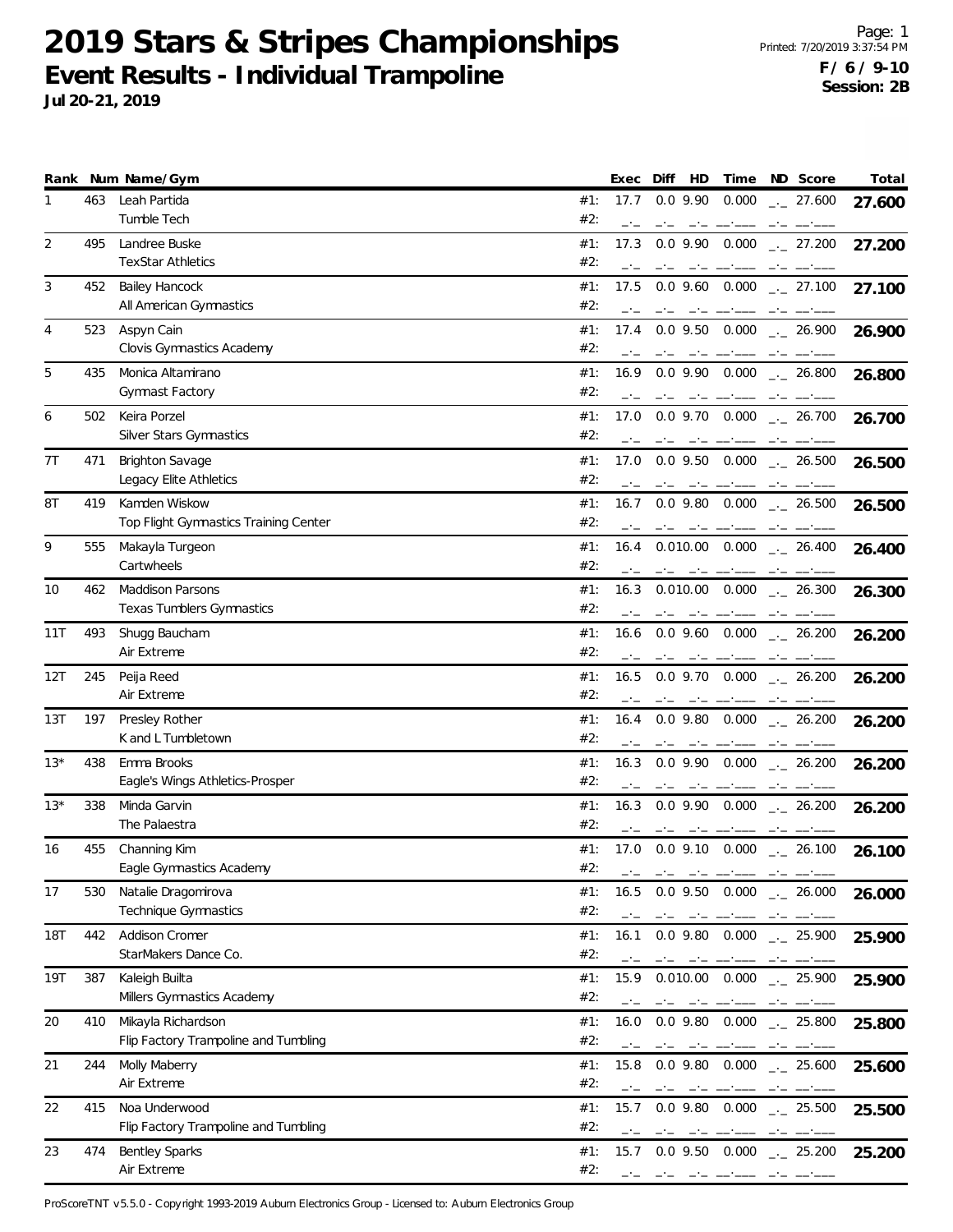|     |     | Rank Num Name/Gym                    |     | Exec | Diff<br>HD         | Time ND Score                               | Total  |
|-----|-----|--------------------------------------|-----|------|--------------------|---------------------------------------------|--------|
| 24T | 401 | Jessica Jordan                       | #1: | 15.7 | $0.0$ 9.40 $0.000$ | $\frac{1}{2}$ 25.100                        | 25.100 |
|     |     | Wasatch T&T                          | #2: |      |                    |                                             |        |
| 25T | 557 | Kayla Williams                       | #1: | 15.3 | $0.0$ 9.80 $0.000$ | $\frac{1}{2}$ 25.100                        | 25.100 |
|     |     | Garden State Trampoline Academy      | #2: |      |                    |                                             |        |
| 26  | 345 | <b>Taylor Moran</b>                  | #1: |      |                    | 15.6 0.0 9.40 0.000 $\frac{1}{2}$ 25.000    | 25.000 |
|     |     | Elite Trampoline Academy             | #2: |      |                    |                                             |        |
| 27T | 413 | Mallory Sizemore                     | #1: |      |                    | 15.2  0.0  9.60  0.000 <sub>--</sub> 24.800 | 24.800 |
|     |     | Infinite Bounds                      | #2: |      |                    |                                             |        |
| 28T | 352 | Aleksandra Spangler                  | #1: |      |                    | 14.9 0.0 9.90 0.000 $\frac{1}{2}$ 24.800    | 24.800 |
|     |     | Merino Trampoline Gymnastics Academy | #2: |      |                    |                                             |        |
| 29  | 453 | Lainey Jacobs                        | #1: |      |                    | $15.7$ 0.0 9.00 0.000 $\ldots$ 24.700       | 24.700 |
|     |     | Top Star Training Center             | #2: |      |                    |                                             |        |
| 30  | 534 | Sachita Gupta                        | #1: | 14.9 |                    | 0.0 9.60 0.000 . 24.500                     | 24.500 |
|     |     | Garden State Trampoline Academy      | #2: |      |                    |                                             |        |
| 31  | 339 | Dylan Grace                          | #1: | 14.6 | 0.0 9.70 0.000     | 24.300                                      | 24.300 |
|     |     | <b>Fairland Gymnastics</b>           | #2: |      |                    |                                             |        |
| 32  | 443 | Makenna Dammeier                     | #1: | 14.4 | $0.0$ 8.40 $0.000$ | $\frac{1}{2}$ 22.800                        | 22.800 |
|     |     | DeVeau's School of Gymnastics        | #2: |      |                    |                                             |        |
| 33  | 192 | Caybree Camarillo                    | #1: | 13.3 | $0.0$ 9.40 $0.000$ | $\frac{1}{2}$ 22.700                        | 22.700 |
|     |     | All American Gymnastics              | #2: |      |                    |                                             |        |
| 34  | 412 | Emma Roddy                           | #1: | 11.3 | 0.0 6.80 0.000     | $_{-.}$ 18.100                              | 18.100 |
|     |     | Tumble Tech                          | #2: |      |                    |                                             |        |
| 35  | 542 | Natalie Lill                         | #1: | 8.0  | 0.04.0000          | $\frac{1}{2}$ 12.000                        | 12.000 |
|     |     | Victoria Gymagic Inc.                | #2: |      |                    |                                             |        |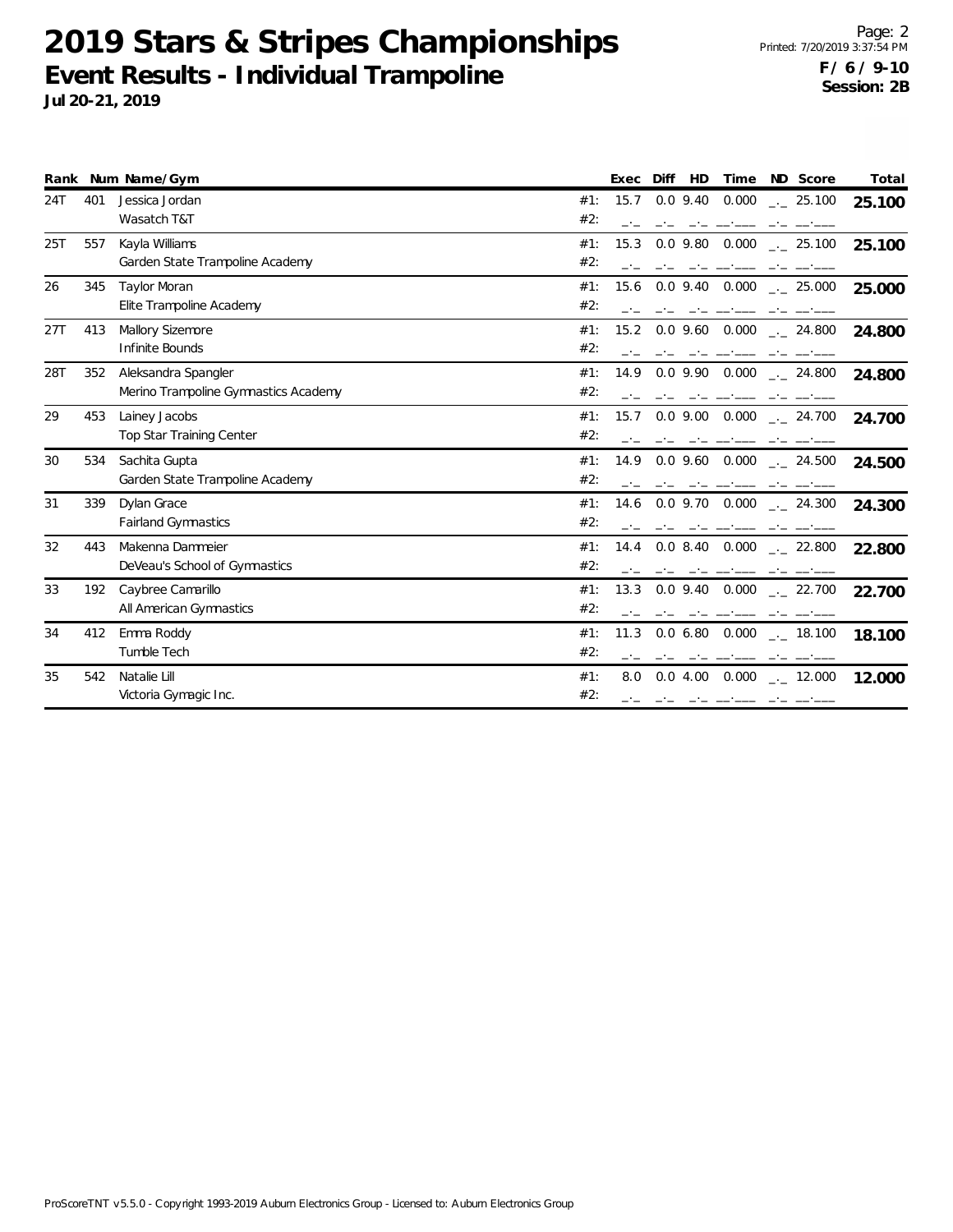| Rank |     | Num Name/Gym                   |     | Exec              | Diff | <b>HD</b>   | Time  | ND Score                       | Total  |
|------|-----|--------------------------------|-----|-------------------|------|-------------|-------|--------------------------------|--------|
|      | 550 | Knox Richie                    | #1: | 16.8              |      | $0.0\,9.50$ |       | $0.000$ $_{\leftarrow}$ 26.300 | 26.300 |
|      |     | Cartwheels                     | #2: |                   |      |             |       |                                |        |
| 2T   | 504 | Jakob Saldana                  | #1: | 16.3 0.0 9.70     |      |             | 0.000 | $\frac{1}{2}$ 26.000           | 26.000 |
|      |     | Air Extreme                    | #2: |                   |      |             |       |                                |        |
| 3T   | 195 | Calder Kong                    |     | #1: 16.2 0.0 9.80 |      |             |       | $0.000$ $_{\leftarrow}$ 26.000 | 26.000 |
|      |     | <b>Silver Stars Gymnastics</b> | #2: |                   |      |             |       |                                |        |
| 4    | 342 | Joshua Jones-Puthoff           | #1: | 16.1              |      | 0.0 9.80    | 0.000 | $\sim$ 25.900                  | 25.900 |
|      |     | <b>Fairland Gymnastics</b>     | #2: |                   |      |             |       |                                |        |
| 5    | 390 | <b>Ryder Chaffins</b>          | #1: | 16.0              |      | 0.0 9.80    |       | $0.000$ $_{\leftarrow}$ 25.800 | 25.800 |
|      |     | Ground Zero Gymnastics         | #2: |                   |      |             |       |                                |        |
| 6    | 761 | Andrew Beane                   | #1: | 15.8              |      | $0.0$ 9.20  | 0.000 | $-25.000$                      | 25.000 |
|      |     | Suncoast Gymnastics Academy    | #2: |                   |      |             |       |                                |        |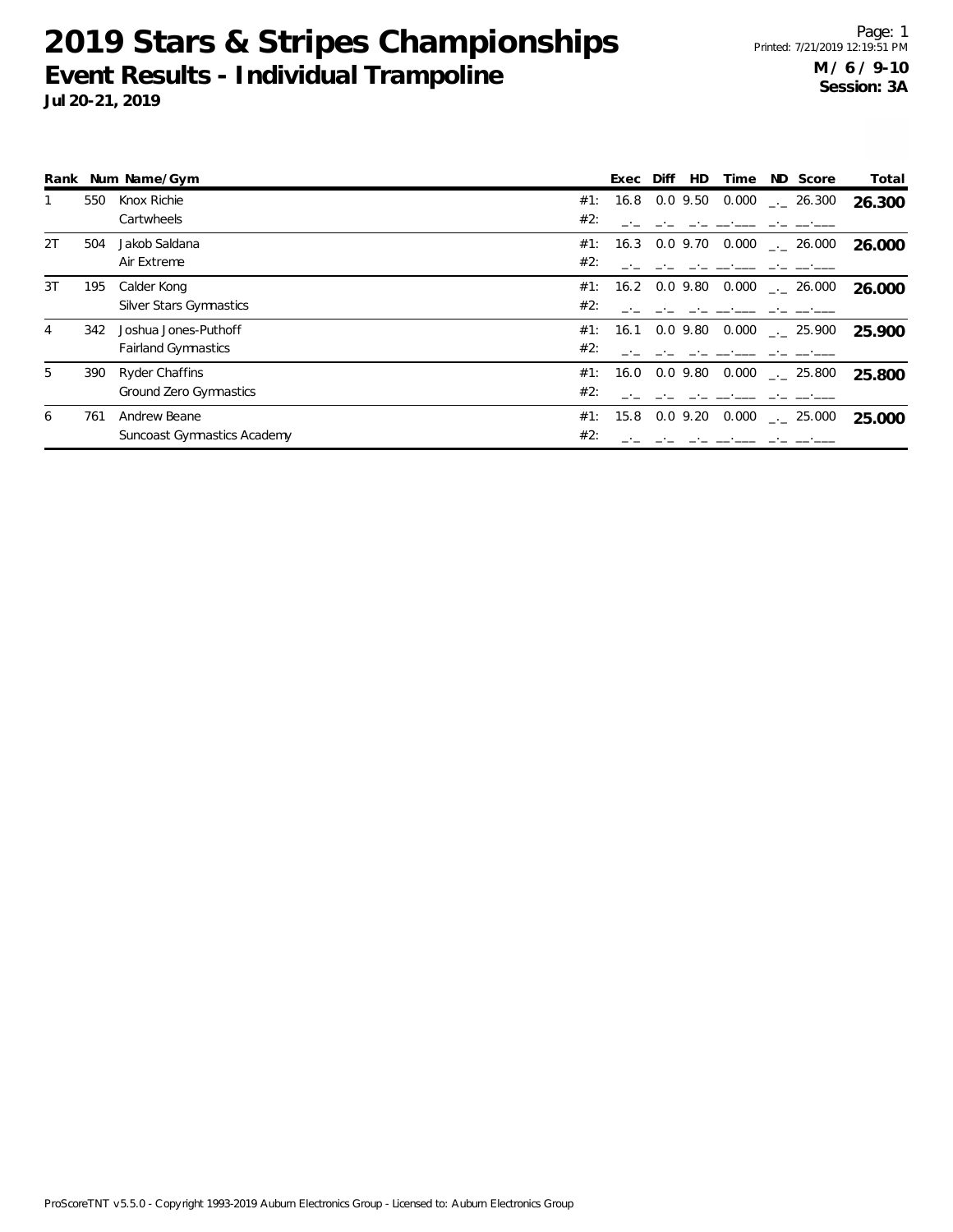**Jul 20-21, 2019**

|       |     | Rank Num Name/Gym                                                 |            | Exec         | HD<br>Diff                                     | Time                                                                                                                                                                                                                                                                                                                                                                                                                                                         | ND Score                                  | Total  |
|-------|-----|-------------------------------------------------------------------|------------|--------------|------------------------------------------------|--------------------------------------------------------------------------------------------------------------------------------------------------------------------------------------------------------------------------------------------------------------------------------------------------------------------------------------------------------------------------------------------------------------------------------------------------------------|-------------------------------------------|--------|
| 1     | 402 | Reagan Kelly<br>MGA Odessa                                        | #1:<br>#2: | 17.9         | $0.0$ 9.60                                     | 0.000                                                                                                                                                                                                                                                                                                                                                                                                                                                        | $\frac{1}{2}$ 27.500                      | 27.500 |
| 2T    | 551 | Hannah Rodgers<br>Tumble Tech                                     | #1:<br>#2: | 17.8         | $0.0$ 9.60                                     | 0.000                                                                                                                                                                                                                                                                                                                                                                                                                                                        | $-27.400$                                 | 27.400 |
| 3T    | 481 | Kate Yeager<br>Eagle Gymnastics Academy                           | #1:<br>#2: | 17.4         | 0.010.00<br>$-1$                               | 0.000<br>سيست السبب السائسان                                                                                                                                                                                                                                                                                                                                                                                                                                 | $-27.400$                                 | 27.400 |
| $4^*$ | 465 | Bella Perry<br>Miss Maria's Acrobat & Dance                       | #1:<br>#2: | 17.7         | $0.0$ 9.60 $0.000$                             |                                                                                                                                                                                                                                                                                                                                                                                                                                                              | $\frac{1}{2}$ 27.300                      | 27.300 |
| $4^*$ | 444 | Cati Dannelley<br>Clovis Gymnastics Academy                       | #1:<br>#2: | 17.7         | $0.0$ 9.60                                     | 0.000                                                                                                                                                                                                                                                                                                                                                                                                                                                        | $\frac{1}{2}$ 27.300                      | 27.300 |
| 6     | 437 | Gracie Brewer<br>Texas Tumbleweeds                                | #1:<br>#2: | 17.3         | $0.0$ 9.70                                     | 0.000                                                                                                                                                                                                                                                                                                                                                                                                                                                        | $\frac{1}{2}$ 27.000                      | 27.000 |
| 7Τ    | 341 | Ryla Holder<br>Millers Gymnastics Academy                         | #1:<br>#2: | 17.2         | $0.0$ 9.70                                     | 0.000                                                                                                                                                                                                                                                                                                                                                                                                                                                        | $\frac{1}{2}$ 26.900                      | 26.900 |
| 8T    | 500 | Kylie Jolly<br>Air Extreme                                        | #1:<br>#2: | 17.1         | $0.0$ 9.80                                     | 0.000                                                                                                                                                                                                                                                                                                                                                                                                                                                        | $-26.900$                                 | 26.900 |
| 9Τ    | 652 | Danielle Hunter<br>Carpenter Center Power Tumblers                | #1:<br>#2: | 17.0         | $0.0$ 9.90 $0.000$                             |                                                                                                                                                                                                                                                                                                                                                                                                                                                              | $-26.900$                                 | 26.900 |
| 10T   | 477 | Analiese Umphres<br>Manning Gymnastics Centerplex                 | #1:<br>#2: | 17.5         | $0.0$ 9.30                                     | 0.000                                                                                                                                                                                                                                                                                                                                                                                                                                                        | $\frac{1}{2}$ 26.800                      | 26.800 |
| 11T   | 546 | Stella Merle<br>Southlake Gymnastics Academy                      | #1:<br>#2: | 17.2<br>$-1$ | $0.0$ 9.60                                     | 0.000                                                                                                                                                                                                                                                                                                                                                                                                                                                        | $-26.800$                                 | 26.800 |
| 12    | 475 | Alexandra Stewart-Beavers<br>Merino Trampoline Gymnastics Academy | #1:<br>#2: | 17.0         | $0.0$ 9.70                                     | 0.000                                                                                                                                                                                                                                                                                                                                                                                                                                                        | $-26.700$                                 | 26.700 |
| $13*$ | 521 | Ellie Bridge<br>Eagle Gymnastics Academy                          | #1:<br>#2: | 17.1         | $0.0$ 9.50 $0.000$                             |                                                                                                                                                                                                                                                                                                                                                                                                                                                              | $\frac{1}{2}$ 26.600                      | 26.600 |
| 13*   | 436 | Elizabeth Ayers<br><b>Gymnast Factory</b>                         | #1:<br>#2: | 17.1<br>$-1$ | $0.0$ 9.50<br>$-1$<br>$-1$                     | 0.000                                                                                                                                                                                                                                                                                                                                                                                                                                                        | $-26.600$                                 | 26.600 |
| 15T   | 398 | Ella Hanft<br>Eagle Gymnastics Academy                            | #1:<br>#2: | 16.9         | $0.0$ 9.70                                     | 0.000                                                                                                                                                                                                                                                                                                                                                                                                                                                        | $-26.600$                                 | 26.600 |
| $16*$ | 456 | Abigail Kramer<br>Longview Gymnastics/Faith Flip                  | #1:<br>#2: | 16.8<br>$-1$ | التافت المستنافسين بنافت المنافث               |                                                                                                                                                                                                                                                                                                                                                                                                                                                              | $0.0$ 9.60 $0.000$ $_{\leftarrow}$ 26.400 | 26.400 |
| $16*$ | 445 | Ella Fellman<br>Eagle Gymnastics Academy                          | #1:<br>#2: | 16.8         | مستحقق والمستحدث                               |                                                                                                                                                                                                                                                                                                                                                                                                                                                              | $0.0$ 9.60 $0.000$ $_{\leftarrow}$ 26.400 | 26.400 |
| 18    | 554 | Addyson Starnes<br><b>MJM Studios</b>                             | #1:<br>#2: | 16.7         | $0.0$ 9.60 $0.000$                             |                                                                                                                                                                                                                                                                                                                                                                                                                                                              | $\frac{1}{2}$ 26.300<br>$-1$              | 26.300 |
| 19    | 414 | Malacia Thomas<br>Millers Gymnastics Academy                      | #1:<br>#2: | 16.7<br>$-1$ | $0.0$ 9.50                                     | 0.000                                                                                                                                                                                                                                                                                                                                                                                                                                                        | $-26.200$                                 | 26.200 |
| 20T   | 494 | Jordyn Boyett<br>All American Gymnastics                          | #1:<br>#2: | 16.9         | $0.0$ 9.20 $0.000$<br>فالمسترد فتناهب المتناصر |                                                                                                                                                                                                                                                                                                                                                                                                                                                              | $\frac{1}{2}$ 26.100                      | 26.100 |
| 21T   | 397 | Jalena Hall<br>FAST Sports Performance and Tumbling               | #1:<br>#2: | 16.7         |                                                | $\mathcal{L} = \mathcal{L} = \mathcal{L} = \mathcal{L} = \mathcal{L} = \mathcal{L} = \mathcal{L} = \mathcal{L} = \mathcal{L} = \mathcal{L} = \mathcal{L} = \mathcal{L} = \mathcal{L} = \mathcal{L} = \mathcal{L} = \mathcal{L} = \mathcal{L} = \mathcal{L} = \mathcal{L} = \mathcal{L} = \mathcal{L} = \mathcal{L} = \mathcal{L} = \mathcal{L} = \mathcal{L} = \mathcal{L} = \mathcal{L} = \mathcal{L} = \mathcal{L} = \mathcal{L} = \mathcal{L} = \mathcal$ | $0.0$ 9.40 $0.000$ $_{\leftarrow}$ 26.100 | 26.100 |
| 22T   | 196 | Jenyce Perez<br>Gymnastics Du Sol                                 | #1:<br>#2: | 16.6<br>$-1$ | $0.0$ 9.50<br>$-1$<br>---------                | 0.000                                                                                                                                                                                                                                                                                                                                                                                                                                                        | $\frac{1}{2}$ 26.100                      | 26.100 |
| 23    | 476 | Camilla Torres<br>Funtastic Gymnastics                            | #1:<br>#2: | 17.1         |                                                |                                                                                                                                                                                                                                                                                                                                                                                                                                                              | $0.08.90$ $0.000$ $_{-1}$ 26.000          | 26.000 |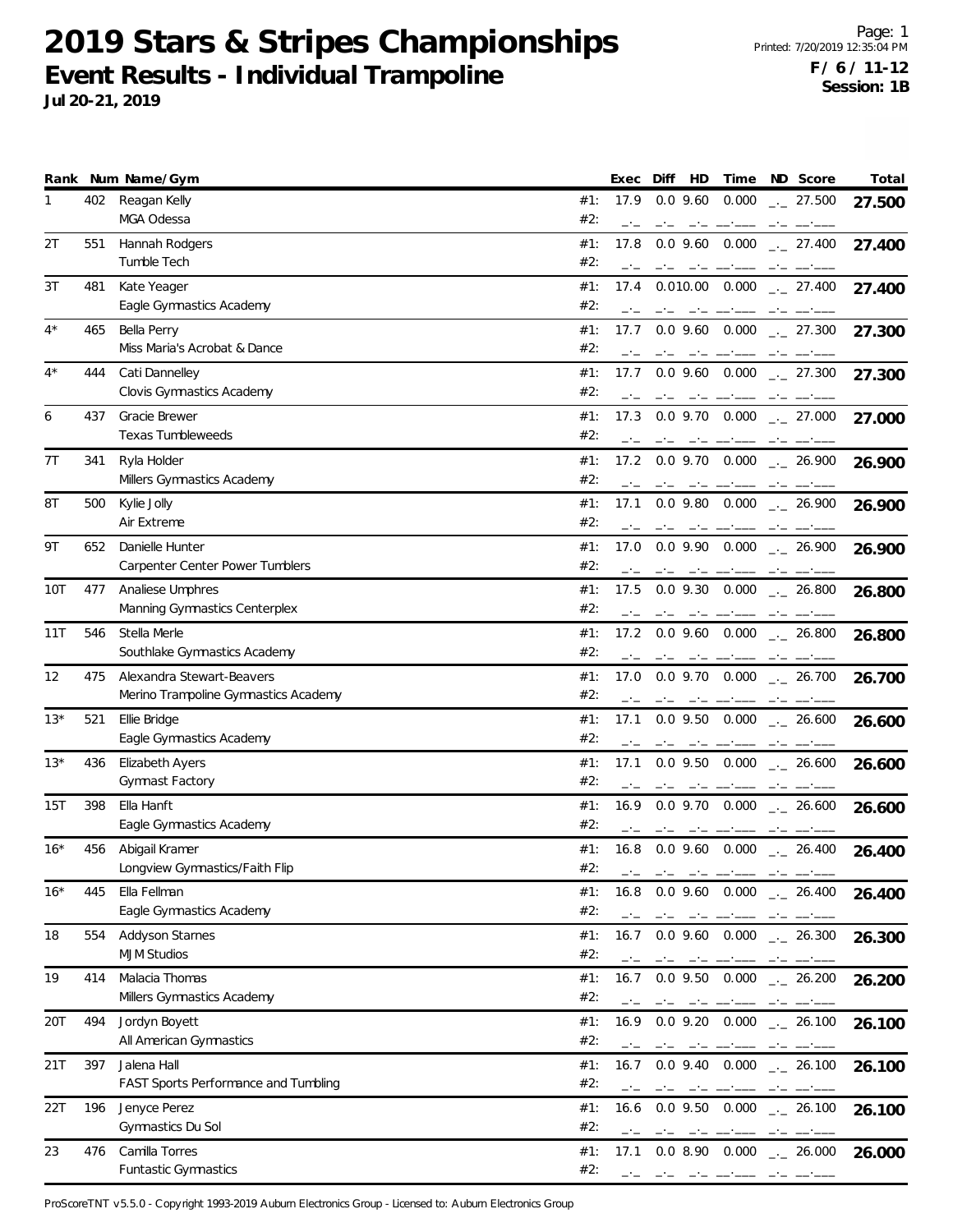**Jul 20-21, 2019**

| Rank  |     | Num Name/Gym                                              | Total<br>HD<br>ND Score<br>Diff<br>Time<br>Exec                                                                                                                                                                                                                                                                                                                                                                                                                                                                                                                                                                                 |
|-------|-----|-----------------------------------------------------------|---------------------------------------------------------------------------------------------------------------------------------------------------------------------------------------------------------------------------------------------------------------------------------------------------------------------------------------------------------------------------------------------------------------------------------------------------------------------------------------------------------------------------------------------------------------------------------------------------------------------------------|
| $24*$ | 448 | Jaeda Garrison<br>United Gymnastix                        | $0.0$ 9.50<br>0.000<br>#1:<br>16.4<br>$-25.900$<br>25.900<br>#2:                                                                                                                                                                                                                                                                                                                                                                                                                                                                                                                                                                |
| $24*$ | 440 | Addison Clark<br>Airbenders                               | $0.0$ 9.50<br>0.000<br>#1:<br>16.4<br>$-25.900$<br>25.900<br>#2:                                                                                                                                                                                                                                                                                                                                                                                                                                                                                                                                                                |
| 26    | 449 | Jahni Gilliam<br>United Gymnastix                         | #1:<br>16.1<br>$0.0$ 9.70<br>0.000<br>$\frac{1}{2}$ 25.800<br>25.800<br>#2:<br>$-1$                                                                                                                                                                                                                                                                                                                                                                                                                                                                                                                                             |
| 27T   | 458 | Rylie Maguire<br>Miss Maria's Acrobat & Dance             | #1:<br>$0.0$ 9.20<br>0.000<br>16.5<br>$\frac{1}{2}$ 25.700<br>25.700<br>#2:                                                                                                                                                                                                                                                                                                                                                                                                                                                                                                                                                     |
| $27*$ | 467 | Sanorah Ponger-Cruz<br>Extreme Cheer and Tumble           | 15.9<br>0.000<br>#1:<br>$0.0$ 9.80<br>$-25.700$<br>25.700<br>#2:                                                                                                                                                                                                                                                                                                                                                                                                                                                                                                                                                                |
| $27*$ | 405 | Paige Newland<br>Skywalkers                               | $0.0$ 9.80<br>0.000<br>#1:<br>15.9<br>$\frac{1}{2}$ 25.700<br>25.700<br>#2:                                                                                                                                                                                                                                                                                                                                                                                                                                                                                                                                                     |
| 30T   | 450 | Carey Goodwin<br>Eagle Gymnastics Academy                 | #1:<br>0.000<br>16.5<br>$0.0$ 9.10<br>$\frac{1}{2}$ 25.600<br>25.600<br>#2:                                                                                                                                                                                                                                                                                                                                                                                                                                                                                                                                                     |
| 31T   | 529 | <b>Riley Dougherty</b><br>KMC Dance and Gymnastics Center | $0.0$ 9.50<br>#1:<br>16.1<br>0.000<br>$\frac{1}{2}$ 25.600<br>25.600<br>#2:                                                                                                                                                                                                                                                                                                                                                                                                                                                                                                                                                     |
| 32T   | 549 | Delaney Phalen<br>Airborne Academy                        | #1:<br>16.0<br>$0.0$ 9.60 $0.000$<br>$\sim$ 25.600<br>25.600<br>#2:                                                                                                                                                                                                                                                                                                                                                                                                                                                                                                                                                             |
| 33T   | 351 | Lauren Simon<br>TAG USA Gymnastics                        | 15.9<br>#1:<br>$0.0$ 9.70<br>0.000<br>$\frac{1}{2}$ 25.600<br>25.600<br>#2:                                                                                                                                                                                                                                                                                                                                                                                                                                                                                                                                                     |
| 34T   | 539 | Miley Jimenez<br>Air Extreme                              | $0.0$ $9.00$<br>0.000<br>#1:<br>16.5<br>$-25.500$<br>25.500<br>#2:<br>$-1$                                                                                                                                                                                                                                                                                                                                                                                                                                                                                                                                                      |
| 35T   | 469 | Grace Rodriguez<br><b>Texas Twisters</b>                  | #1:<br>16.3<br>$0.0$ 9.20<br>0.000<br>$\frac{1}{2}$ 25.500<br>25.500<br>#2:                                                                                                                                                                                                                                                                                                                                                                                                                                                                                                                                                     |
| 36T   | 683 | Ella Hensley<br>Eagle Gymnastics Academy                  | #1:<br>$0.0$ 9.40 $0.000$<br>16.1<br>$\frac{1}{2}$ 25.500<br>25.500<br>#2:                                                                                                                                                                                                                                                                                                                                                                                                                                                                                                                                                      |
| 37T   | 809 | Angelina Harbuck<br>3T1                                   | $0.0$ 9.60<br>0.000<br>#1:<br>15.9<br>$\frac{1}{2}$ 25.500<br>25.500<br>#2:<br>$-1$<br>$-1$<br>$-1$<br>$-1$                                                                                                                                                                                                                                                                                                                                                                                                                                                                                                                     |
| 38T   | 811 | Sophia Rodriguez<br>TAG USA Gymnastics                    | 15.8<br>0.000<br>#1:<br>$0.0$ 9.70<br>$-25.500$<br>25.500<br>#2:<br>والمستنبذ المساحينات                                                                                                                                                                                                                                                                                                                                                                                                                                                                                                                                        |
| $38*$ | 556 | Sophia Van Praagh<br>Silver Stars Gymnastics              | #1:<br>15.7<br>$0.0$ 9.80 $0.000$<br>$-25.500$<br>25.500<br>#2:<br>$-1$<br>المنافس والمستناد فسنبذ المنافس والمسافسة                                                                                                                                                                                                                                                                                                                                                                                                                                                                                                            |
| $38*$ | 408 | Dayanara Payne<br>MGA Odessa                              | $0.0$ 9.80 $0.000$ $_{\leftarrow}$ 25.500<br>#1:<br>15.7<br>25.500<br>#2:                                                                                                                                                                                                                                                                                                                                                                                                                                                                                                                                                       |
| 41T   | 417 | Mia Viloria<br><b>Funtastic Gymnastics</b>                | #1:<br>16.1<br>$0.0$ 9.30<br>0.000<br>$-25.400$<br>25.400<br>#2:<br>$-1$<br>$-1$                                                                                                                                                                                                                                                                                                                                                                                                                                                                                                                                                |
| 42T   | 505 | Savannah Togtman<br>Midwest Training                      | 0.000<br>#1:<br>16.0<br>$0.0$ 9.40<br>$\frac{1}{2}$ 25.400<br>25.400<br>#2:<br>$-1$                                                                                                                                                                                                                                                                                                                                                                                                                                                                                                                                             |
| 43T   | 686 | Kayley Wilson<br>DeVeau's School of Gymnastics            | #1:<br>15.7<br>$0.0$ 9.70 $0.000$<br>$-25.400$<br>25.400<br>#2:<br>والمستور المترامين                                                                                                                                                                                                                                                                                                                                                                                                                                                                                                                                           |
| 44T   | 344 | Mia Liotta<br>Jersey Jets Gymnastics                      | #1:<br>15.6<br>$0.0$ 9.80 $0.000$ $\_{2}$ 25.400<br>25.400<br>#2:<br>$\begin{tabular}{ll} \multicolumn{2}{l}{{\color{red}\boldsymbol{w}}}\\ \multicolumn{2}{l}{\color{blue}\boldsymbol{w}}\\ \multicolumn{2}{l}{\color{blue}\boldsymbol{w}}\\ \multicolumn{2}{l}{\color{blue}\boldsymbol{w}}\\ \multicolumn{2}{l}{\color{blue}\boldsymbol{w}}\\ \multicolumn{2}{l}{\color{blue}\boldsymbol{w}}\\ \multicolumn{2}{l}{\color{blue}\boldsymbol{w}}\\ \multicolumn{2}{l}{\color{blue}\boldsymbol{w}}\\ \multicolumn{2}{l}{\color{blue}\boldsymbol{w}}\\ \multicolumn{2}{l}{\color{blue}\boldsymbol{w}}\\ \multicolumn{2}{l}{\color$ |
| 45T   | 420 | Kayli Zbranek<br>Victoria Gymagic Inc.                    | 0.000<br>#1:<br>15.9<br>$0.0$ 9.40<br>$-25.300$<br>25.300<br>#2:<br>$-1$<br>$-1$<br>$-1$                                                                                                                                                                                                                                                                                                                                                                                                                                                                                                                                        |
| 46T   | 524 | Layla Calderon<br>Southlake Gymnastics Academy            | #1:<br>15.7<br>$0.0$ 9.60 $0.000$ $_{\leftarrow}$ 25.300<br>25.300<br>#2:<br>and the state of the state of the state of                                                                                                                                                                                                                                                                                                                                                                                                                                                                                                         |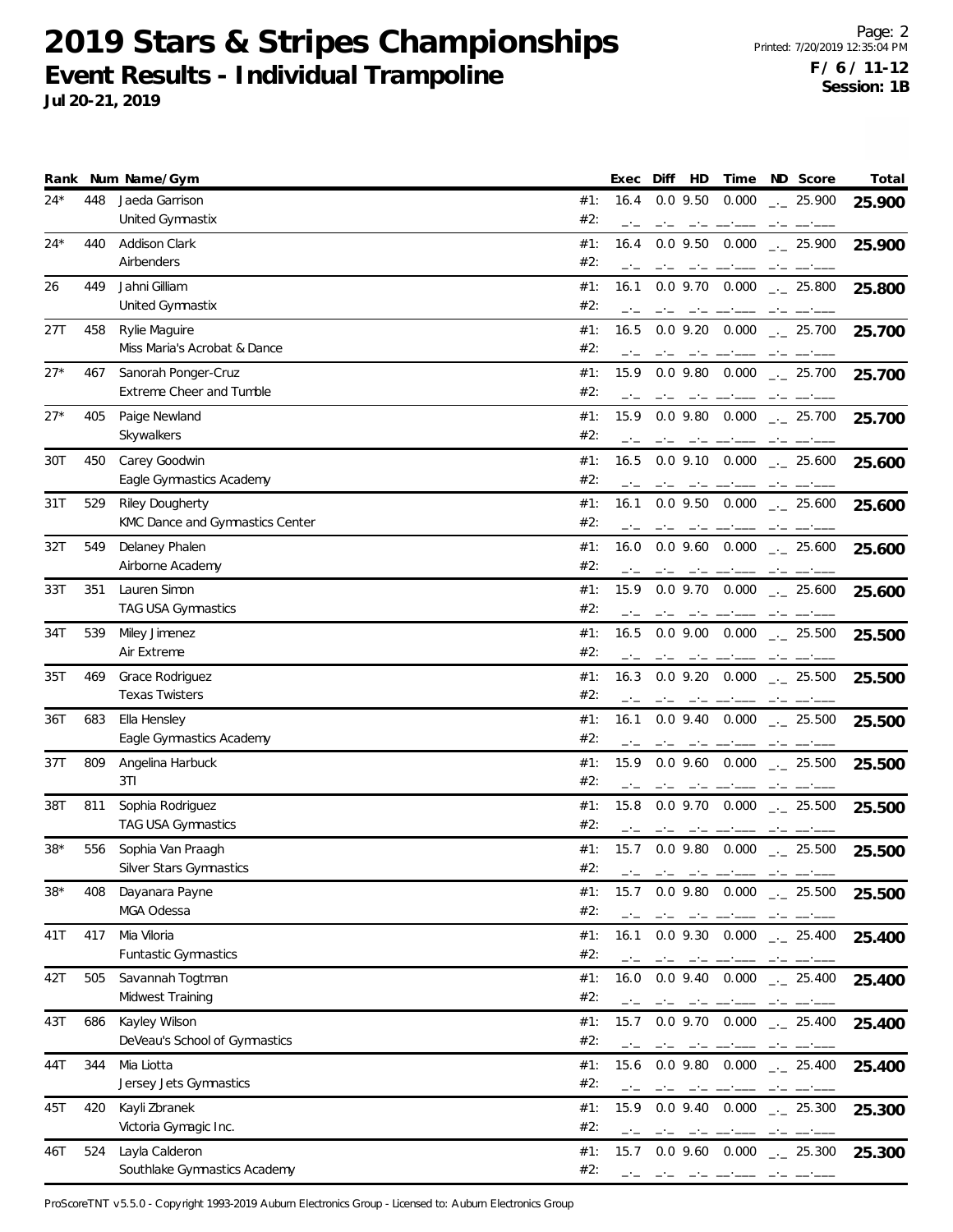| Rank |     | Num Name/Gym                             |     | Exec | Diff<br>HD                                                                                                                                                                                                                                                                                                                                                                                                                       | Time  | ND Score                                                                                                                                                                                                                                                                                                                                                                                     | Total  |
|------|-----|------------------------------------------|-----|------|----------------------------------------------------------------------------------------------------------------------------------------------------------------------------------------------------------------------------------------------------------------------------------------------------------------------------------------------------------------------------------------------------------------------------------|-------|----------------------------------------------------------------------------------------------------------------------------------------------------------------------------------------------------------------------------------------------------------------------------------------------------------------------------------------------------------------------------------------------|--------|
| 47   | 545 | Naomi McGinnis                           | #1: | 15.8 | $0.0$ 9.40                                                                                                                                                                                                                                                                                                                                                                                                                       | 0.000 | $-25.200$                                                                                                                                                                                                                                                                                                                                                                                    | 25.200 |
|      |     | Dreams Gymnastics Center                 | #2: | $-1$ |                                                                                                                                                                                                                                                                                                                                                                                                                                  |       |                                                                                                                                                                                                                                                                                                                                                                                              |        |
| 48T  | 501 | Piper Morrison                           | #1: | 16.1 | $0.0\,9.00$                                                                                                                                                                                                                                                                                                                                                                                                                      | 0.000 | $-25.100$                                                                                                                                                                                                                                                                                                                                                                                    | 25.100 |
|      |     | Eagle Gymnastics Academy                 | #2: |      |                                                                                                                                                                                                                                                                                                                                                                                                                                  |       |                                                                                                                                                                                                                                                                                                                                                                                              |        |
| 49T  | 466 | Berkley Perry                            | #1: | 15.7 | $0.0$ 9.40                                                                                                                                                                                                                                                                                                                                                                                                                       | 0.000 | $\frac{1}{2}$ 25.100                                                                                                                                                                                                                                                                                                                                                                         | 25.100 |
|      |     | Tumble Tech                              | #2: |      |                                                                                                                                                                                                                                                                                                                                                                                                                                  |       |                                                                                                                                                                                                                                                                                                                                                                                              |        |
| 50   | 199 | Rachel Szczepanski                       | #1: | 15.5 | $0.0$ 9.40 $0.000$                                                                                                                                                                                                                                                                                                                                                                                                               |       | $-24.900$                                                                                                                                                                                                                                                                                                                                                                                    | 24.900 |
|      |     | <b>Cutting Edge Athletics</b>            | #2: |      |                                                                                                                                                                                                                                                                                                                                                                                                                                  |       |                                                                                                                                                                                                                                                                                                                                                                                              |        |
| 51   | 409 | Tatum Rawski                             | #1: | 15.5 | $0.0$ 9.30 $0.000$                                                                                                                                                                                                                                                                                                                                                                                                               |       | $\frac{1}{2}$ 24.800                                                                                                                                                                                                                                                                                                                                                                         | 24.800 |
|      |     | M and M Gymnastics                       | #2: |      |                                                                                                                                                                                                                                                                                                                                                                                                                                  |       |                                                                                                                                                                                                                                                                                                                                                                                              |        |
| 52   | 393 | Katherine Curry                          | #1: | 15.6 | $0.0$ 9.00 $0.000$                                                                                                                                                                                                                                                                                                                                                                                                               |       | $-24.600$                                                                                                                                                                                                                                                                                                                                                                                    | 24.600 |
|      |     | <b>High Point Athletics</b>              | #2: |      |                                                                                                                                                                                                                                                                                                                                                                                                                                  |       |                                                                                                                                                                                                                                                                                                                                                                                              |        |
| 53T  | 685 | Rachel Terry                             | #1: | 15.8 | $0.0$ 8.70 $0.000$                                                                                                                                                                                                                                                                                                                                                                                                               |       | $\sim$ 24.500                                                                                                                                                                                                                                                                                                                                                                                | 24.500 |
|      |     | Metropolitan Elite Gymnastics & Athletic | #2: |      | $-1$                                                                                                                                                                                                                                                                                                                                                                                                                             |       |                                                                                                                                                                                                                                                                                                                                                                                              |        |
| 54T  | 687 | Charli Wozniak                           | #1: | 15.1 |                                                                                                                                                                                                                                                                                                                                                                                                                                  |       | $0.0$ 9.40 $0.000$ $_{\leftarrow}$ 24.500                                                                                                                                                                                                                                                                                                                                                    | 24.500 |
|      |     | Extreme Cheer and Tumble                 | #2: |      |                                                                                                                                                                                                                                                                                                                                                                                                                                  |       |                                                                                                                                                                                                                                                                                                                                                                                              |        |
| 55   | 479 | Yeley Ware-Muehlberger                   | #1: | 15.5 |                                                                                                                                                                                                                                                                                                                                                                                                                                  |       | $0.08.90$ $0.000$ $-24.400$                                                                                                                                                                                                                                                                                                                                                                  | 24.400 |
|      |     | Miss Maria's Acrobat & Dance             | #2: |      |                                                                                                                                                                                                                                                                                                                                                                                                                                  |       |                                                                                                                                                                                                                                                                                                                                                                                              |        |
| 56   | 808 | <b>Teagan Doll</b>                       | #1: | 14.5 |                                                                                                                                                                                                                                                                                                                                                                                                                                  |       | $0.0$ 9.50 $0.000$ $_{-1}$ 24.000                                                                                                                                                                                                                                                                                                                                                            | 24.000 |
|      |     | M and M Gymnastics                       | #2: |      |                                                                                                                                                                                                                                                                                                                                                                                                                                  |       |                                                                                                                                                                                                                                                                                                                                                                                              |        |
| 57   | 343 | Sadee Knudsen                            | #1: | 14.7 |                                                                                                                                                                                                                                                                                                                                                                                                                                  |       | $0.0$ 9.00 $0.000$ $_{-1}$ 23.700                                                                                                                                                                                                                                                                                                                                                            | 23.700 |
|      |     | Up Side Down Tumblers                    | #2: |      |                                                                                                                                                                                                                                                                                                                                                                                                                                  |       |                                                                                                                                                                                                                                                                                                                                                                                              |        |
| 58   | 439 | Addy Carnesecca                          | #1: | 13.9 | $0.0$ 9.70 $0.000$                                                                                                                                                                                                                                                                                                                                                                                                               |       | $\frac{1}{2}$ 23.600                                                                                                                                                                                                                                                                                                                                                                         | 23.600 |
|      |     | <b>Texas Tumbleweeds</b>                 | #2: |      | $-1$                                                                                                                                                                                                                                                                                                                                                                                                                             |       |                                                                                                                                                                                                                                                                                                                                                                                              |        |
| 59   | 810 | Mackenzie Peluso                         | #1: | 4.3  | 0.02.70                                                                                                                                                                                                                                                                                                                                                                                                                          | 0.000 | 7.000<br>$\sim$                                                                                                                                                                                                                                                                                                                                                                              | 7.000  |
|      |     | Carpenter Center Power Tumblers          | #2: |      |                                                                                                                                                                                                                                                                                                                                                                                                                                  |       |                                                                                                                                                                                                                                                                                                                                                                                              |        |
| 60   | 193 | Taegan Fletcher                          | #1: | 3.5  | 0.0 1.90                                                                                                                                                                                                                                                                                                                                                                                                                         | 0.000 | 5.400                                                                                                                                                                                                                                                                                                                                                                                        | 5.400  |
|      |     | All American Gymnastics                  | #2: |      |                                                                                                                                                                                                                                                                                                                                                                                                                                  |       |                                                                                                                                                                                                                                                                                                                                                                                              |        |
| 61   | 457 | Rylee Luce                               | #1: | 3.2  | 0.02.00                                                                                                                                                                                                                                                                                                                                                                                                                          | 0.000 | 5.200<br>$\rightarrow$                                                                                                                                                                                                                                                                                                                                                                       | 5.200  |
|      |     | Carpenter Center Power Tumblers          | #2: | $-1$ | $\label{eq:4} \begin{array}{lllllllllllll} \mathbf{1} & \mathbf{1} & \mathbf{1} & \mathbf{1} & \mathbf{1} & \mathbf{1} & \mathbf{1} & \mathbf{1} & \mathbf{1} & \mathbf{1} & \mathbf{1} & \mathbf{1} & \mathbf{1} & \mathbf{1} & \mathbf{1} & \mathbf{1} & \mathbf{1} & \mathbf{1} & \mathbf{1} & \mathbf{1} & \mathbf{1} & \mathbf{1} & \mathbf{1} & \mathbf{1} & \mathbf{1} & \mathbf{1} & \mathbf{1} & \mathbf{1} & \mathbf{$ |       | $\begin{array}{cccccccccc} -\frac{1}{2} & -\frac{1}{2} & -\frac{1}{2} & -\frac{1}{2} & -\frac{1}{2} & -\frac{1}{2} & -\frac{1}{2} & -\frac{1}{2} & -\frac{1}{2} & -\frac{1}{2} & -\frac{1}{2} & -\frac{1}{2} & -\frac{1}{2} & -\frac{1}{2} & -\frac{1}{2} & -\frac{1}{2} & -\frac{1}{2} & -\frac{1}{2} & -\frac{1}{2} & -\frac{1}{2} & -\frac{1}{2} & -\frac{1}{2} & -\frac{1}{2} & -\frac{$ |        |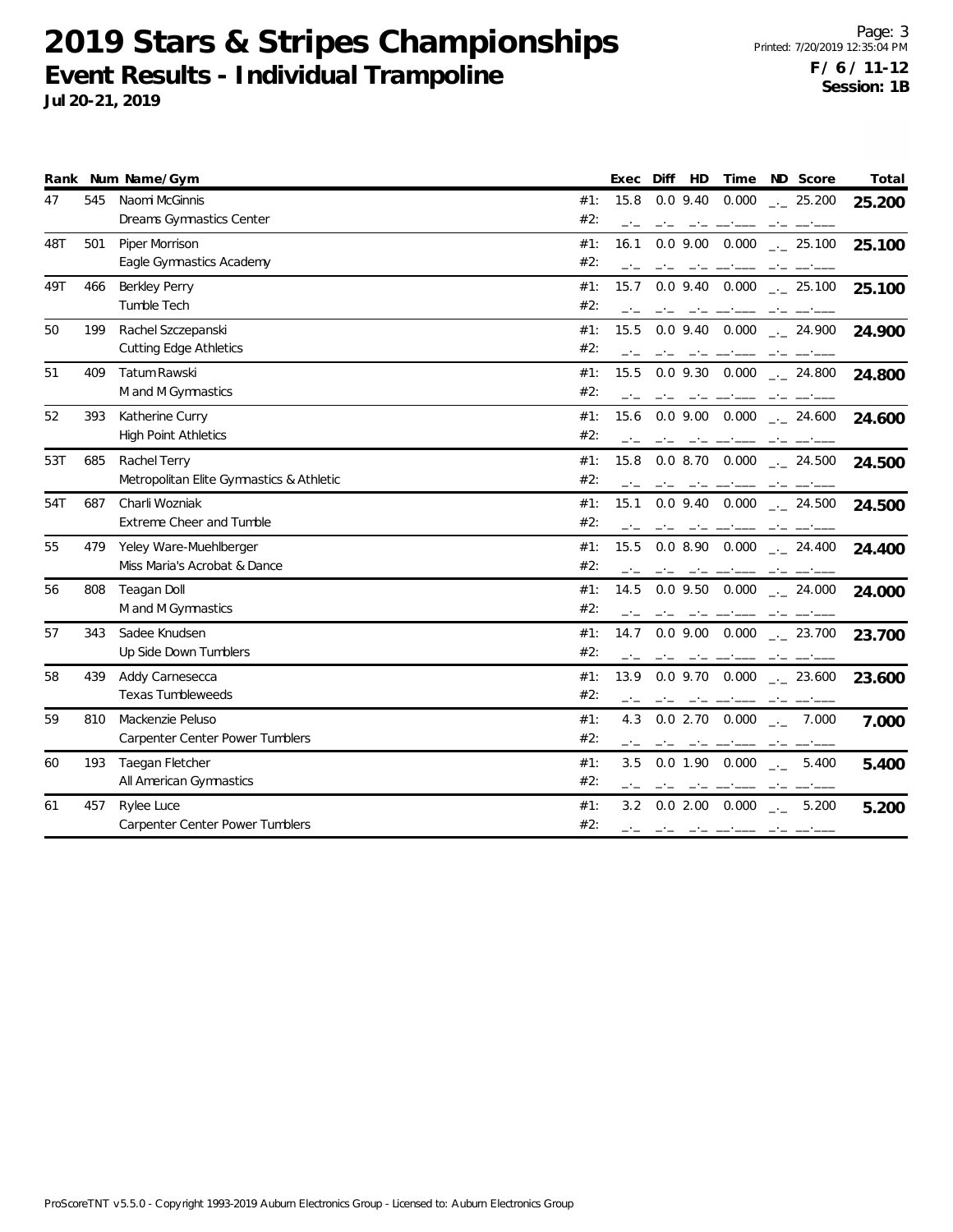Page: 1 Printed: 7/23/2019 10:18:23 PM **M / 6 / 11-12 Session: 3A**

|                |     | Rank Num Name/Gym                    | Diff<br>HD<br>ND Score<br>Total<br>Time<br>Exec                      |
|----------------|-----|--------------------------------------|----------------------------------------------------------------------|
| 1              | 533 | Asher Franco                         | $0.0$ 9.90<br>0.000<br>17.5<br>$\frac{1}{2}$ 27.400<br>#1:<br>27.400 |
|                |     | Tumble Tech                          | #2:<br>$-1$                                                          |
| $\overline{2}$ | 653 | <b>Kenton Platner</b>                | #1:<br>16.3<br>$0.0$ 9.60 $0.000$<br>$-25.900$<br>25.900             |
|                |     | <b>Amplify Gymnastics</b>            | #2:                                                                  |
| 3T             | 194 | Payne Houck                          | $0.0$ 9.30 $0.000$ $_{\leftarrow}$ 25.500<br>#1:<br>16.2<br>25.500   |
|                |     | Houston Gymnastics Center of the JCC | #2:                                                                  |
| 4T             | 399 | <b>Trevor Haskins</b>                | #1:<br>$0.0$ 9.50 $0.000$<br>16.0<br>$\frac{1}{2}$ 25.500<br>25.500  |
|                |     | <b>Ground Zero Gymnastics</b>        | #2:                                                                  |
| 5              | 385 | Ethan Boaz                           | 15.9<br>$0.0$ 9.50 $0.000$<br>#1:<br>$\frac{1}{2}$ 25.400<br>25.400  |
|                |     | Airbenders                           | #2:                                                                  |
| 6              | 558 | Aidan Wittenberg                     | $0.0$ 9.30 $0.000$ $_{-1}$ 25.200<br>15.9<br>#1:<br>25.200           |
|                |     | Infinite Bounds                      | #2:                                                                  |
| 7T             | 541 | Skyler Lawson                        | $0.0$ 9.00 $0.000$ $_{-1}$ 25.100<br>#1:<br>16.1<br>25.100           |
|                |     | <b>Silver Stars Gymnastics</b>       | #2:                                                                  |
| 8T             | 525 | Jax DeFazio                          | $0.0$ 9.30 $0.000$ $_{\leftarrow}$ 25.100<br>#1:<br>15.8<br>25.100   |
|                |     | Dynamite Academy of Gymnastics       | #2:                                                                  |
| 9              | 355 | Judah Young                          | 15.5<br>$0.0$ 9.50 $0.000$<br>#1:<br>$\sim$ 25.000<br>25.000         |
|                |     | <b>TDC Athletics</b>                 | #2:                                                                  |
| 10             | 418 | Maddox Williams                      | $0.08.90$ $0.000$ $_{-1}$ 24.900<br>#1:<br>16.0<br>24.900            |
|                |     | All American Gymnastics              | #2:                                                                  |
| 11             | 548 | Cannon Oaks                          | $0.0$ 9.50 $0.000$ $_{--}$ 24.800<br>15.3<br>#1:<br>24.800           |
|                |     | Clovis Gymnastics Academy            | #2:                                                                  |
| 12             | 742 | Bryson Taylor                        | $0.0$ 9.20 $0.000$ $_{\leftarrow}$ 24.700<br>#1:<br>15.5<br>24.700   |
|                |     | Miss Maria's Acrobat & Dance         | #2:                                                                  |
| 13             | 538 | Nash Jensen                          | $0.0$ 9.50 $0.000$ $_{\leftarrow}$ 24.400<br>#1:<br>14.9<br>24.400   |
|                |     | Above The Bar Athletics              | #2:                                                                  |
| 14             | 553 | Karson Shrum                         | 0.000<br>#1:<br>14.7<br>0.08.80<br>$-23.500$<br>23.500               |
|                |     | Flip-Tops (Kewanee YMCA)             | #2:<br>$-1$<br>-----                                                 |
|                |     |                                      |                                                                      |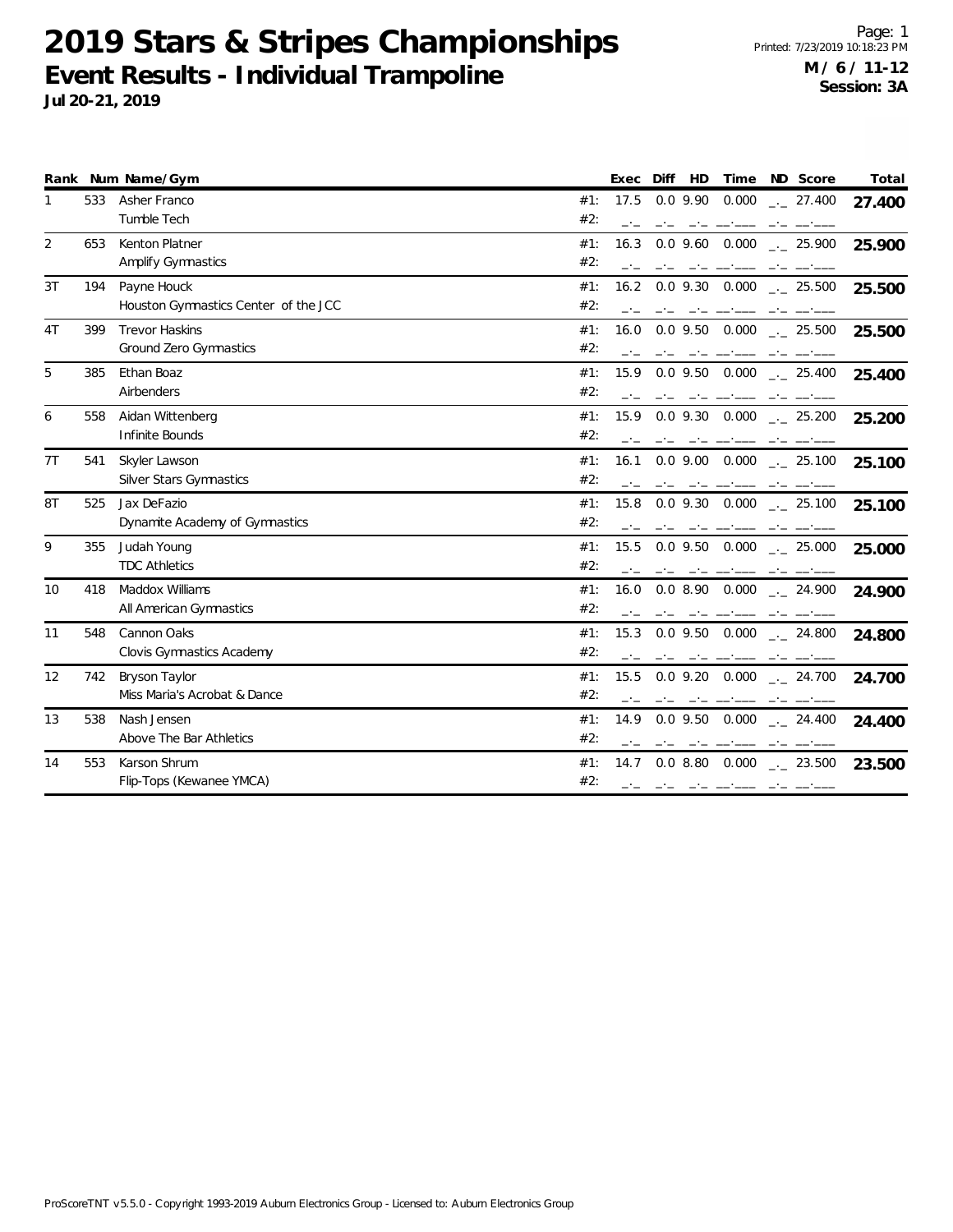**Jul 20-21, 2019**

|            |     | Rank Num Name/Gym                                        |            | Exec           | Diff   | HD                            | Time                                                                                                                                                                                                                                                                                                                                                                                                                                                                   |      | ND Score                               | Total  |
|------------|-----|----------------------------------------------------------|------------|----------------|--------|-------------------------------|------------------------------------------------------------------------------------------------------------------------------------------------------------------------------------------------------------------------------------------------------------------------------------------------------------------------------------------------------------------------------------------------------------------------------------------------------------------------|------|----------------------------------------|--------|
| 1          | 337 | Natalie Fecht<br><b>Texas Champion Gymnastics</b>        | #1:<br>#2: | 17.7<br>$-1$   |        | $0.0$ 9.80<br>$-1$            | 0.000                                                                                                                                                                                                                                                                                                                                                                                                                                                                  |      | $\frac{1}{2}$ 27.500                   | 27.500 |
| 2          | 461 | Mary Mestas<br>Millers Gymnastics Academy                | #1:<br>#2: | 17.3<br>$-1$   | $-1$   | $0.0$ 9.60<br>$-1$            | 0.000                                                                                                                                                                                                                                                                                                                                                                                                                                                                  | $-1$ | $\frac{1}{2}$ 26.900                   | 26.900 |
| 3          | 396 | Lorelei Garza<br>Manning Gymnastics Centerplex           | #1:<br>#2: | 16.9           |        | $0.0$ 9.50                    | 0.000                                                                                                                                                                                                                                                                                                                                                                                                                                                                  |      | $\frac{1}{2}$ 26.400                   | 26.400 |
| 4          | 473 | Lauren Snook<br>Above The Bar Athletics                  | #1:<br>#2: | 16.7           |        |                               | $0.0$ 9.60 $0.000$                                                                                                                                                                                                                                                                                                                                                                                                                                                     |      | $\frac{1}{2}$ 26.300                   | 26.300 |
| 5          | 478 | Quinn Vaughn<br>World Elite Gymnastics Ontario           | #1:<br>#2: | 16.7           |        | $0.0$ 9.50                    | 0.000                                                                                                                                                                                                                                                                                                                                                                                                                                                                  |      | $\frac{1}{2}$ 26.200                   | 26.200 |
| 6          | 389 | Leila Chadraoui<br>Gymnast Factory                       | #1:<br>#2: | 16.8           |        |                               | 0.0 9.30 0.000                                                                                                                                                                                                                                                                                                                                                                                                                                                         |      | $\frac{1}{2}$ 26.100                   | 26.100 |
| 7T         | 651 | Taylor Hafeman<br><b>Carpenter Center Power Tumblers</b> | #1:<br>#2: | 16.6           |        |                               | $0.0$ 9.40 $0.000$                                                                                                                                                                                                                                                                                                                                                                                                                                                     |      | $\frac{1}{2}$ 26.000                   | 26.000 |
| 8T         | 447 | Xan Garner<br>All American Gymnastics                    | #1:<br>#2: | 16.5           |        | $0.0$ 9.50                    | 0.000<br>مسمد المساحي المراجع                                                                                                                                                                                                                                                                                                                                                                                                                                          |      | $\frac{1}{2}$ 26.000                   | 26.000 |
| 9          | 540 | Addison Kirk<br>Millers Gymnastics Academy               | #1:<br>#2: | 16.2           |        | $0.0$ 9.70                    | 0.000<br>and the contract of the contract of the contract of the contract of the contract of the contract of the contract of the contract of the contract of the contract of the contract of the contract of the contract of the contra                                                                                                                                                                                                                                |      | $_{\leftarrow -}$ 25.900<br>$-1$ $ -1$ | 25.900 |
| 10T        | 470 | Ella Rose<br>Technique Gymnastics                        | #1:<br>#2: | 16.3           |        |                               | $0.0$ 9.40 $0.000$                                                                                                                                                                                                                                                                                                                                                                                                                                                     |      | $\frac{1}{2}$ 25.700                   | 25.700 |
| 11T        | 739 | Payton DeBord<br>J and J Tumbling and Trampoline Team    | #1:<br>#2: | 15.9           |        | $0.0$ 9.80                    | 0.000                                                                                                                                                                                                                                                                                                                                                                                                                                                                  |      | $-25.700$                              | 25.700 |
| 12         | 198 | Kaylin Stepp<br>Mills Gymnastics USA                     | #1:<br>#2: | 16.2           |        |                               | $0.0$ 9.40 $0.000$                                                                                                                                                                                                                                                                                                                                                                                                                                                     |      | $\frac{1}{2}$ 25.600                   | 25.600 |
| 13T        | 522 | Alexa Brockett<br>Apex Tumbling and Cheer                | #1:<br>#2: | 16.3           |        | $0.0$ 9.20<br>$-1$            | 0.000                                                                                                                                                                                                                                                                                                                                                                                                                                                                  | $-1$ | $\sim$ 25.500                          | 25.500 |
| 14T        | 827 | Haley Baird<br>Maximum Athletics                         | #1:<br>#2: | 15.9           |        | $0.0$ 9.60                    | 0.000                                                                                                                                                                                                                                                                                                                                                                                                                                                                  |      | $\frac{1}{2}$ 25.500                   | 25.500 |
| $15*$      | 527 | Dillan DeLeon<br>Funtastic Gymnastics                    | #1:<br>#2: | 16.0           |        | $0.0$ 9.40                    | 0.000<br>$\label{eq:4.1} \begin{array}{lllllllllllllll} \mathbf{1}_{\mathbf{1}} & \mathbf{1}_{\mathbf{1}} & \mathbf{1}_{\mathbf{1}} & \mathbf{1}_{\mathbf{1}} & \mathbf{1}_{\mathbf{1}} & \mathbf{1}_{\mathbf{1}} \\ \mathbf{1}_{\mathbf{1}} & \mathbf{1}_{\mathbf{1}} & \mathbf{1}_{\mathbf{1}} & \mathbf{1}_{\mathbf{1}} & \mathbf{1}_{\mathbf{1}} & \mathbf{1}_{\mathbf{1}} & \mathbf{1}_{\mathbf{1}} \\ \mathbf{1}_{\mathbf{1}} & \mathbf{1}_{\mathbf{1}} & \math$ |      | $\frac{1}{2}$ 25.400                   | 25.400 |
| $15*$      | 547 | <b>Isabel Millard</b><br>Gymnast Factory                 | #1:<br>#2: | 16.0<br>$\sim$ | $\sim$ |                               | 0.0 9.40 0.000<br>$\sim$ 100 $\sim$                                                                                                                                                                                                                                                                                                                                                                                                                                    |      | $-25.400$                              | 25.400 |
| 17T        | 391 | Kylee Chambers<br>Waxahachie Gymnastics Center           | #1:<br>#2: | 15.5           | $-1$   | $0.0$ 9.90<br>-----           | $0.000$ $_{\leftarrow}$ 25.400                                                                                                                                                                                                                                                                                                                                                                                                                                         | $-1$ |                                        | 25.400 |
| <b>18T</b> | 454 | Katelyn Johnson<br>Above The Bar Athletics               | #1:<br>#2: | 16.1           |        | $0.0$ 9.20                    | 0.000                                                                                                                                                                                                                                                                                                                                                                                                                                                                  |      | $\frac{1}{2}$ 25.300                   | 25.300 |
| 19T        | 386 | Phoenix Britt<br>Wendy Hilliard Gymnastics Foundation    | #1:<br>#2: | 15.8<br>$-1$   | $-1$   | $0.0$ 9.70<br>مستحدث المستحدث | $0.000 -0.2$ 25.300                                                                                                                                                                                                                                                                                                                                                                                                                                                    |      |                                        | 25.300 |
| 20T        | 503 | Kaitlyn Riley<br><b>TexStar Athletics</b>                | #1:<br>#2: | 15.8<br>$-1$   |        |                               | $0.0$ 9.40 $0.000$ $_{\leftarrow}$ 25.200                                                                                                                                                                                                                                                                                                                                                                                                                              |      |                                        | 25.200 |
| 21T        | 828 | Hadley Kelly<br>Maximum Athletics                        | #1:<br>#2: | 15.7           | $-1$   |                               | $0.0$ 9.50 $0.000$<br>and the company of the con-                                                                                                                                                                                                                                                                                                                                                                                                                      | $-1$ | $\frac{1}{2}$ 25.200                   | 25.200 |
| 22T        | 357 | Batsheva Hazan<br>Gymnastics Du Sol                      | #1:<br>#2: | 15.7<br>$-1$   |        | $0.0$ 9.40                    | 0.000                                                                                                                                                                                                                                                                                                                                                                                                                                                                  |      | $\frac{1}{2}$ 25.100                   | 25.100 |
| 22*        | 559 | Sera Wong<br>Jersey Jets Gymnastics                      | #1:<br>#2: | 15.5           |        |                               | $0.0$ 9.60 $0.000$ $_{\leftarrow}$ 25.100                                                                                                                                                                                                                                                                                                                                                                                                                              |      |                                        | 25.100 |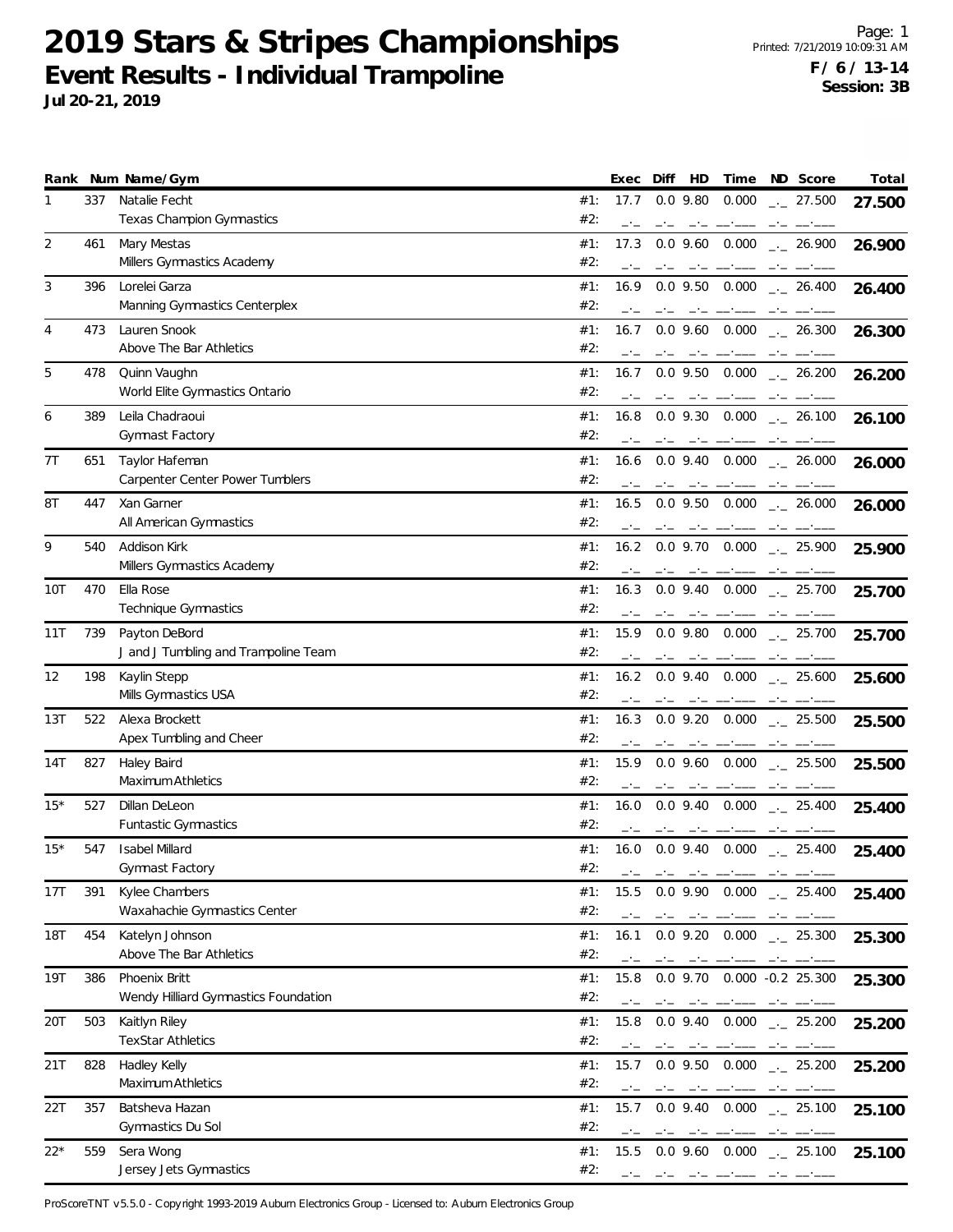**Jul 20-21, 2019**

| Rank  |     | Num Name/Gym                                                     |            | Exec         | Diff | HD                                                                                                                                                                                                                                                                                                                                                                                                                                            | Time                                                                                     | ND Score             | Total  |
|-------|-----|------------------------------------------------------------------|------------|--------------|------|-----------------------------------------------------------------------------------------------------------------------------------------------------------------------------------------------------------------------------------------------------------------------------------------------------------------------------------------------------------------------------------------------------------------------------------------------|------------------------------------------------------------------------------------------|----------------------|--------|
| $22*$ | 531 | Ines Figueroa<br>Gymnastics Du Sol                               | #1:<br>#2: | 15.5         |      | $0.0$ 9.60                                                                                                                                                                                                                                                                                                                                                                                                                                    | 0.000                                                                                    | $-25.100$            | 25.100 |
| 25    | 383 | Maya Anderson<br>Midwest Elite Academy                           | #1:<br>#2: | 15.6<br>$-1$ |      | $0.0$ 9.40<br>and the company of the                                                                                                                                                                                                                                                                                                                                                                                                          | 0.000                                                                                    | $-25.000$<br>$-1$    | 25.000 |
| 26*   | 812 | Serenity Villafranco<br>West Texas Trampoline & Tumbling Explosi | #1:<br>#2: | 15.3<br>$-1$ |      | $0.0$ 9.60<br>$-1$                                                                                                                                                                                                                                                                                                                                                                                                                            | 0.000                                                                                    | $-24.900$            | 24.900 |
| 26*   | 255 | Madeline Sipe<br>Dreams Gymnastics Center                        | #1:<br>#2: | 15.3         |      |                                                                                                                                                                                                                                                                                                                                                                                                                                               | $0.0$ 9.60 $0.000$                                                                       | $\frac{1}{2}$ 24.900 | 24.900 |
| 28    | 460 | Ariel McLaurin<br>United Gymnastix                               | #1:<br>#2: | 15.1         |      | $0.0$ 9.70<br>$-1$                                                                                                                                                                                                                                                                                                                                                                                                                            | 0.000                                                                                    | $-24.800$            | 24.800 |
| 29T   | 395 | Annika Ferman<br>Metropolitan Elite Gymnastics & Athletic        | #1:<br>#2: | 15.5         |      | $0.0$ 9.20                                                                                                                                                                                                                                                                                                                                                                                                                                    | 0.000                                                                                    | $\sim$ 24.700        | 24.700 |
| 30T   | 535 | Caroline Horner<br>Chesapeake Gymnastics                         | #1:<br>#2: | 15.1         |      | $0.0$ 9.60                                                                                                                                                                                                                                                                                                                                                                                                                                    | 0.000                                                                                    | $\frac{1}{2}$ 24.700 | 24.700 |
| 31 T  | 506 | Nayellys Torres<br>Funtastic Gymnastics                          | #1:<br>#2: | 15.6         |      | $0.0$ 9.00<br>$-1$                                                                                                                                                                                                                                                                                                                                                                                                                            | $0.000$ _ 24.600                                                                         |                      | 24.600 |
| 32T   | 416 | Skye Urech<br>Flip Factory Trampoline and Tumbling               | #1:<br>#2: | 15.5         |      |                                                                                                                                                                                                                                                                                                                                                                                                                                               | $0.0$ 9.10 $0.000$                                                                       | $-24.600$            | 24.600 |
| 33T   | 740 | Isabella Hanson<br><b>Carpenter Center Power Tumblers</b>        | #1:<br>#2: | 15.1         |      | $0.0$ 9.40                                                                                                                                                                                                                                                                                                                                                                                                                                    | $0.000$ _ 24.500                                                                         |                      | 24.500 |
| 34T   | 404 | Eva Mendiola<br>Flip Factory Trampoline and Tumbling             | #1:<br>#2: | 14.9         |      | $0.0$ 9.60                                                                                                                                                                                                                                                                                                                                                                                                                                    | 0.000                                                                                    | $\sim$ 24.500        | 24.500 |
| 35    | 543 | Allison Lovett<br>Ground Zero Gymnastics                         | #1:<br>#2: | 14.5         |      |                                                                                                                                                                                                                                                                                                                                                                                                                                               | $0.0$ 9.70 $0.000$ $_{\leftarrow}$ 24.200                                                |                      | 24.200 |
| 36T   | 441 | <b>Blair Clark</b><br><b>Texas Tumblers Gymnastics</b>           | #1:<br>#2: | 15.1         |      |                                                                                                                                                                                                                                                                                                                                                                                                                                               | $0.0$ 9.00 $0.000$ $_{\dots}$ 24.100                                                     |                      | 24.100 |
| 37T   | 335 | Salma Elfatarany<br>Jersey Jets Gymnastics                       | #1:<br>#2: | 14.8<br>$-1$ |      | $0.0$ 9.30                                                                                                                                                                                                                                                                                                                                                                                                                                    | 0.000                                                                                    | $-24.100$            | 24.100 |
| 38T   | 350 | Lindsay Shreve<br>Infinite Bounds                                | #1:<br>#2: | 14.7         |      | $0.0$ 9.40                                                                                                                                                                                                                                                                                                                                                                                                                                    | 0.000                                                                                    | $\frac{1}{2}$ 24.100 | 24.100 |
| 39    | 684 | Natalie Kling<br>Flights Cool T&T Academy, Inc.                  | #1:<br>#2: | 14.3<br>$-1$ | $-1$ | $-1$                                                                                                                                                                                                                                                                                                                                                                                                                                          | $0.0$ 9.50 $0.000$ $_{\leftarrow}$ 23.800                                                |                      | 23.800 |
| 40    | 459 | Ashley Martin<br>High Uinta Gymnastics                           | #1:<br>#2: | 14.1<br>$-1$ | $-1$ | مستحقق المستحدث                                                                                                                                                                                                                                                                                                                                                                                                                               | $0.0$ 9.60 $0.000$ $_{-1}$ 23.700                                                        | $-1$                 | 23.700 |
| 41    | 464 | Kaitlyn Pearson<br>United Gymnastix                              | #1:<br>#2: | 14.5         |      |                                                                                                                                                                                                                                                                                                                                                                                                                                               | $0.0$ 9.10 $0.000$                                                                       | $\frac{1}{2}$ 23.600 | 23.600 |
| 42    | 536 | Teyla Huff<br>Carpenter Center Power Tumblers                    | #1:<br>#2: | 14.3<br>$-1$ |      | $\frac{1}{2} \frac{1}{2} \left( \frac{1}{2} \right) \frac{1}{2} \left( \frac{1}{2} \right) \frac{1}{2} \left( \frac{1}{2} \right) \frac{1}{2} \left( \frac{1}{2} \right) \frac{1}{2} \left( \frac{1}{2} \right) \frac{1}{2} \left( \frac{1}{2} \right) \frac{1}{2} \left( \frac{1}{2} \right) \frac{1}{2} \left( \frac{1}{2} \right) \frac{1}{2} \left( \frac{1}{2} \right) \frac{1}{2} \left( \frac{1}{2} \right) \frac{1}{2} \left( \frac{$ | $0.0$ 9.20 $0.000$ $_{\leftarrow}$ 23.500                                                | $-1$                 | 23.500 |
| 43    | 806 | Morea Bundy<br>M and M Gymnastics                                | #1:<br>#2: | 13.3<br>$-1$ |      |                                                                                                                                                                                                                                                                                                                                                                                                                                               | $0.0$ 9.30 $0.000$ $_{\leftarrow}$ 22.600<br>المنافس والمستنبأ فسألت والمنافس والمنافسات |                      | 22.600 |
| 44    | 528 | Sophie Diaz<br>Technique Gymnastics                              | #1:<br>#2: | 10.4         |      |                                                                                                                                                                                                                                                                                                                                                                                                                                               | $0.0\,6.40\,0.000\,$ $_{\sim}$ 16.800<br>and the component of the components             |                      | 16.800 |
| 45    | 384 | Elle Bishop<br>Waxahachie Gymnastics Center                      | #1:<br>#2: | 2.9<br>$-1$  | $-1$ | 0.0 1.90<br>the first company of the                                                                                                                                                                                                                                                                                                                                                                                                          | $0.000$ $_{-.}$ 4.800                                                                    |                      | 4.800  |
| 46    | 191 | Ciara Avery<br><b>Cutting Edge Athletics</b>                     | #1:<br>#2: | 2.8          |      | والمستنبذ المساحين المساحسة                                                                                                                                                                                                                                                                                                                                                                                                                   | $0.0$ 1.80 $0.000$                                                                       | $\frac{1}{2}$ 4.600  | 4.600  |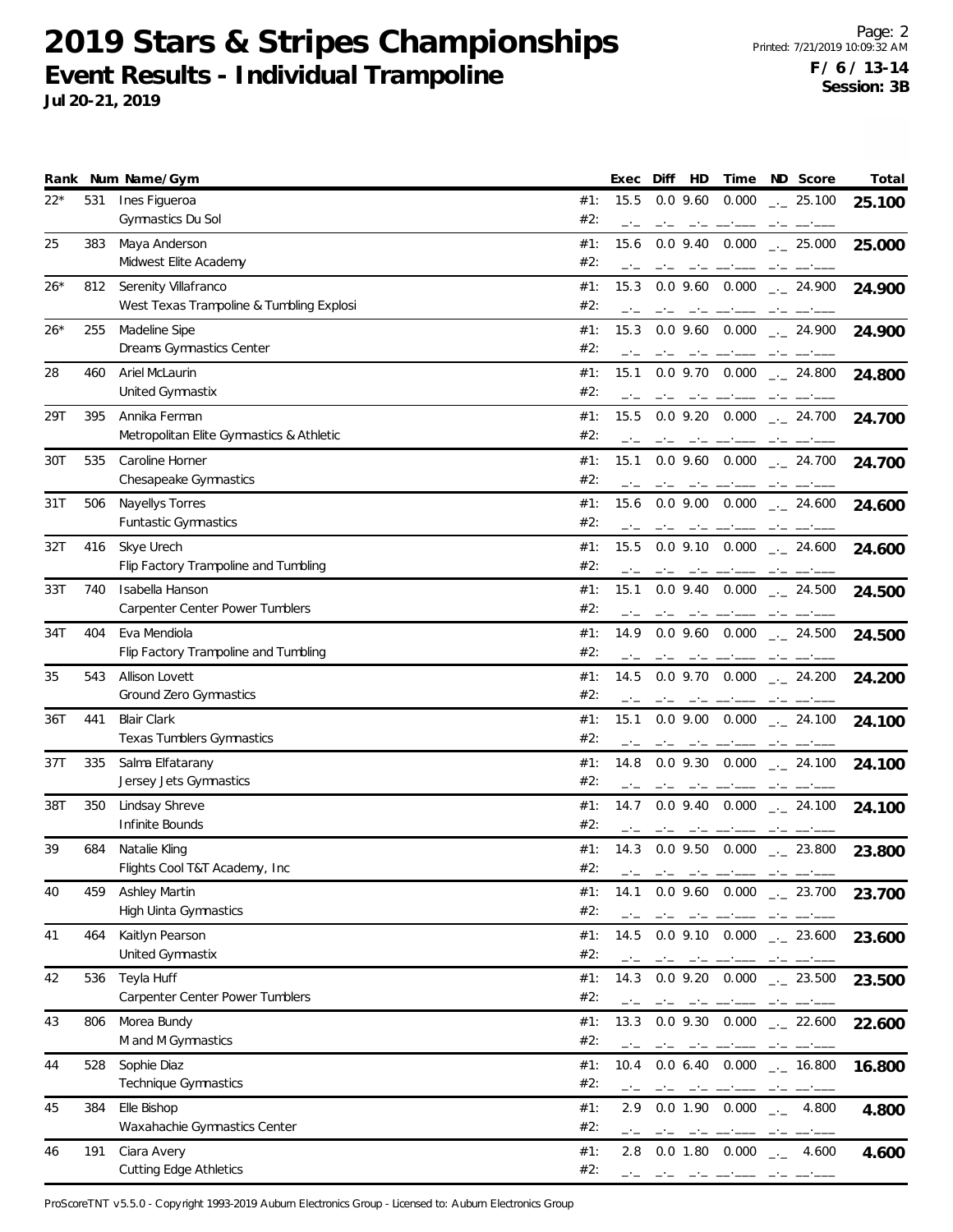|   |     | Rank Num Name/Gym                    |     | Exec     | Diff     | HD. | Time  | ND Score                       | Total  |
|---|-----|--------------------------------------|-----|----------|----------|-----|-------|--------------------------------|--------|
|   | 403 | Austin Klumpp                        | #1: | 15.9     | 0.010.00 |     |       | $0.000$ $_{\leftarrow}$ 25.900 | 25.900 |
|   |     | <b>Top City Athletics</b>            | #2: |          |          |     |       |                                |        |
| 2 | 480 | Noah Wittenberg                      | #1: | 16.3     | 0.0 9.40 |     |       | $0.000$ _._ 25.700             | 25.700 |
|   |     | Infinite Bounds                      | #2: |          |          |     |       |                                |        |
| 3 | 400 | Brayden Hukill                       | #1: | 15.8     | 0.0 9.30 |     |       | $0.000$ $_{\leftarrow}$ 25.100 | 25.100 |
|   |     | Win Kids                             | #2: |          |          |     |       |                                |        |
| 4 | 805 | Asher Blatt                          |     | #1: 15.4 | 0.0 9.50 |     |       | $0.000$ $_{-.}$ 24.900         | 24.900 |
|   |     | The Gymnastics Revolution            | #2: |          |          |     |       |                                |        |
| 5 | 411 | Chase Roberts                        | #1: | 15.1     | 0.0 9.50 |     |       | $0.000$ _._ 24.600             | 24.600 |
|   |     | Airbenders                           | #2: |          |          |     |       |                                |        |
| 6 | 354 | Andrew Timberlake                    | #1: | 13.9     | 0.0 9.80 |     | 0.000 | $\sim$ 23.700                  | 23.700 |
|   |     | Merino Trampoline Gymnastics Academy | #2: |          |          |     |       |                                |        |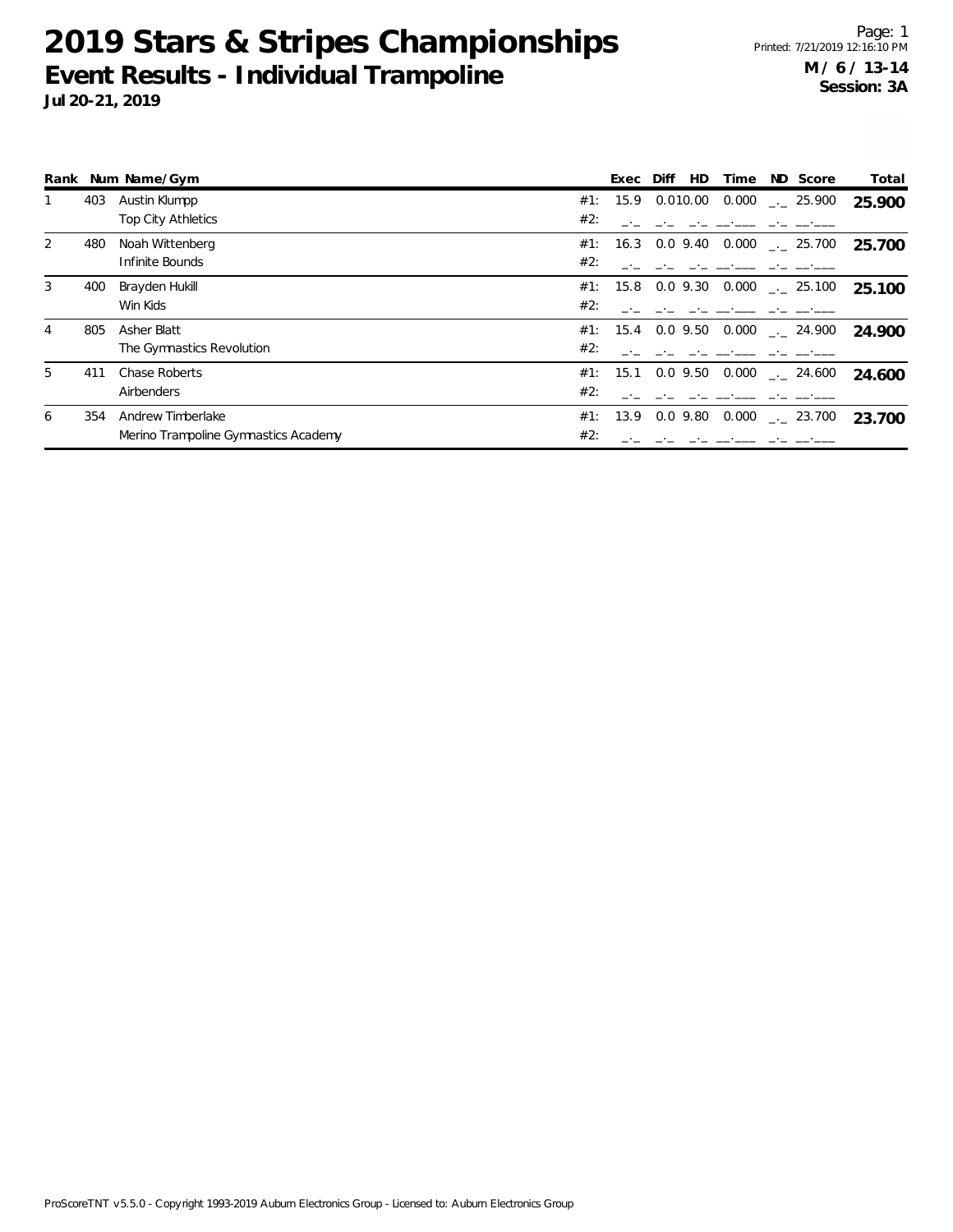|    |     | Rank Num Name/Gym                                      |            | Exec | Diff        | HD | Time               | ND Score                                  | Total  |
|----|-----|--------------------------------------------------------|------------|------|-------------|----|--------------------|-------------------------------------------|--------|
| 1T | 348 | Bogdana Razdorozhna<br>Gymnastics Du Sol               | #1:<br>#2: | 16.3 | $0.0$ 9.30  |    | 0.000              | $-25.600$                                 | 25.600 |
| 2T | 498 | Andrea Estela<br>Above The Bar Athletics               | #1:<br>#2: | 16.0 |             |    | $0.0$ 9.60 $0.000$ | $\frac{1}{2}$ 25.600                      | 25.600 |
| 3  | 394 | <b>Tiffany Dorland</b><br><b>Funtastic Gymnastics</b>  | #1:<br>#2: | 15.8 |             |    | $0.0$ 9.60 $0.000$ | $-25.400$                                 | 25.400 |
| 4T | 520 | Miranda Adams<br>Apex Tumbling and Cheer               | #1:<br>#2: | 16.0 | $0.0$ 9.10  |    | 0.000              | $\frac{1}{2}$ 25.100                      | 25.100 |
| 5T | 497 | Celine DuPont<br><b>TexStar Athletics</b>              | #1:<br>#2: | 15.5 |             |    | $0.0$ 9.60 $0.000$ | $-25.100$                                 | 25.100 |
| 6  | 499 | Jessica Flaming<br>All American Gymnastics             | #1:<br>#2: | 15.4 | $0.0$ 9.60  |    | 0.000              | $\frac{1}{2}$ 25.000                      | 25.000 |
| 7  | 407 | Nora Paulson<br>FreeState Gymnastics                   | #1:<br>#2: | 15.3 | $0.0$ 9.40  |    | 0.000              | . 24.700                                  | 24.700 |
| 8  | 406 | MaKenzie Ogden<br>Ground Zero Gymnastics               | #1:<br>#2: | 15.1 | $0.0$ 9.40  |    | 0.000              | $\frac{1}{2}$ 24.500                      | 24.500 |
| 9  | 446 | Chloe Fritsche<br>Basels All Star Gymnastics and Cheer | #1:<br>#2: | 13.5 |             |    |                    | $0.0$ 9.30 $0.000$ $_{\leftarrow}$ 22.800 | 22.800 |
| 10 | 526 | Sky Defazio<br>Dynamite Academy of Gymnastics          | #1:<br>#2: | 4.8  | 0.02.60     |    | 0.000              | 7.400<br>$\rightarrow$                    | 7.400  |
| 11 | 472 | <b>Blakelee Sladek</b><br><b>Texas Tumbleweeds</b>     | #1:<br>#2: | 0.0  | $0.0\ 0.00$ |    | 0.000              | 0.000<br>$\rightarrow$                    | 0.000  |